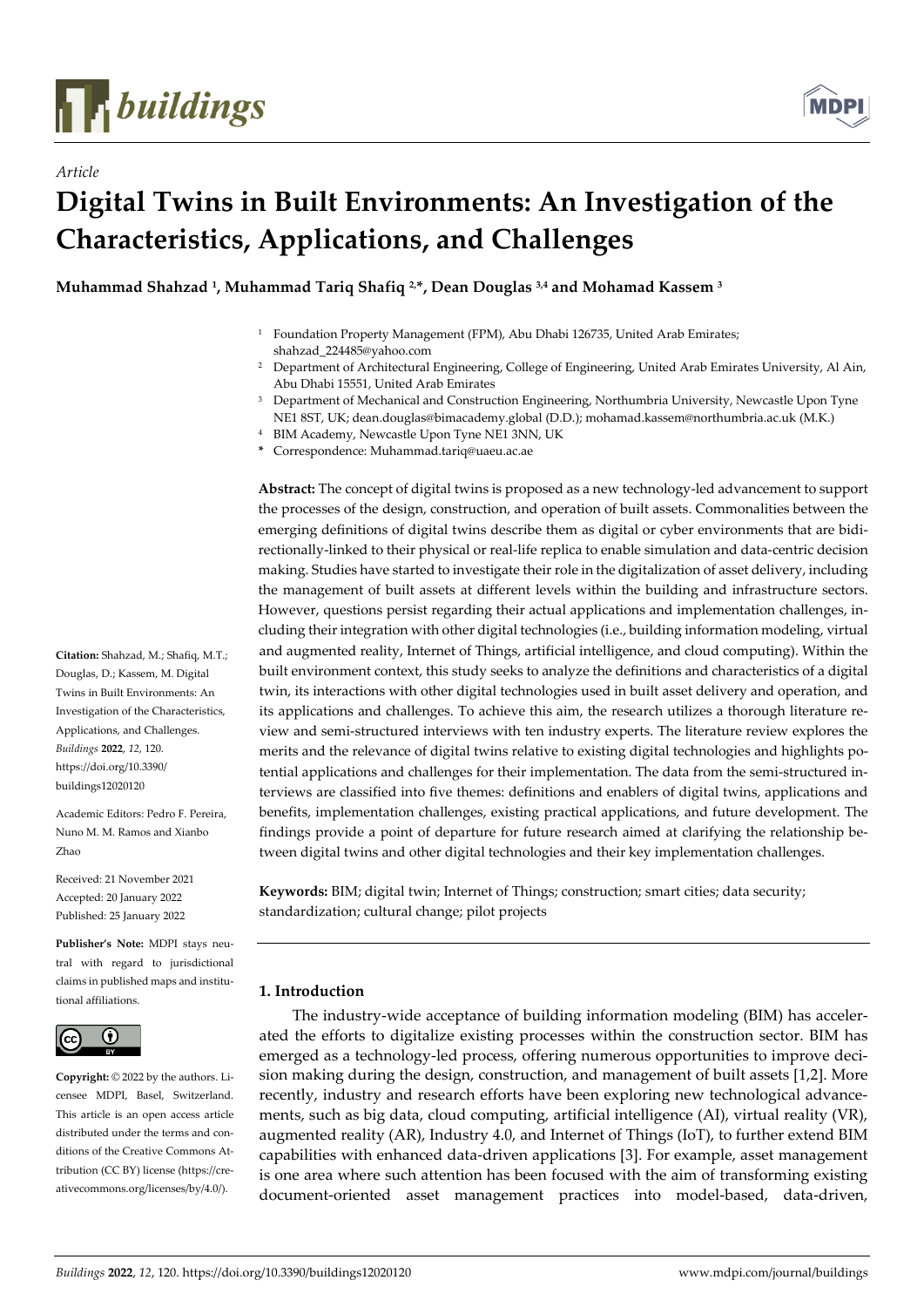automated processes of asset management [4]. Numerous research efforts and standards have also addressed the use of BIM for enhanced facility management (FM) and asset management [5,6]. The rationale driving these studies is based on the criticism that BIM applications are far more developed in design compared to their applications in construction and operation due to challenges linked to interoperability [7-10].

The concept of a digital twin is not new. It is well-known in digital simulations across industries such as manufacturing, aerospace, and automobile industries; however, its application to the built environment is a recent development [11]. Built environments refer to one integrated and holistic concept of human-made surroundings that include the planning, design, management, maintenance, and monitoring of functional and physical characteristics in related buildings and infrastructure assets. A recent interpretation of the digital twin concept within the built environment research relates it to the use of digital models of an asset to provide simulations and to an information link to a real-world entity (i.e., a physical twin), thus enabling opportunities for data-centric decision making in asset operations and management [12]. Recent studies suggest the applications of digital twins may play a crucial role in the digitalization of asset creation, delivery, and management in built-environment projects. For instance, David et al. [13] and Grieves [14] claimed that a digital twin facilitates real-time synchronization between a real-world model (physical model) and its virtual copy for improved energy monitoring, prediction, and efficiency enhancement; thus, it can significantly reduce the overall energy consumption.

Some scholars extend the connotation of a digital twin in terms of its coverage of the physical continuum. In this vein, Grieves [14] defines the digital twin as a set of virtual information constructs that fully describes a potential or an actual physically manufactured product from the micro-level (atomic level) to the macro-level (geometrical level). Ideally, any information obtained by inspecting a physically manufactured product can be obtained from its digital twin. Another expansive definition, although its connotation extends the concept from a different facet, is the one proposed by Haag and Anderl [15] who define a digital twin as a complete digital representation of a product or an asset that represents the properties, condition, and behavior of the real-life asset through digital models and data. However, this definition overlaps with the definition of a building information model, which was defined by several authors as a representation of the complete functional and physical characteristics of an asset in an object-oriented data repository [16,17]. This casts doubt on whether a digital twin is different from a building information model, which is also an issue of contention in both industry and academia. This has led to the following research question: What are the common characteristics and definitions of a digital twin for the construction industry and what are seen as its potential applications in construction project delivery and built asset management? Moreover, it is unclear how digital twins relate to existing digital technologies (e.g., BIM, VR, AR, IoT, AI, and cloud computing) used in construction projects.

With this background, the objective of this study is to examine the concept of digital twins and investigate their potential applications and challenges within built-environment projects. The remainder of this paper is organized as follows: Section 2 describes the research methodology and provides details of the semi-structured interviews conducted to collect and analyze the research data; Section 3 presents a review of the literature exploring the concept of digital twins, presenting arguments on the definition and characteristics of digital twins, and highlighting potential applications and challenges from previous works; Section 4 presents research results and discusses the results based on five themes extracted from the analysis of the semi-structured interviews and literature review; and Section 5 concludes this paper and sets the directions for future work.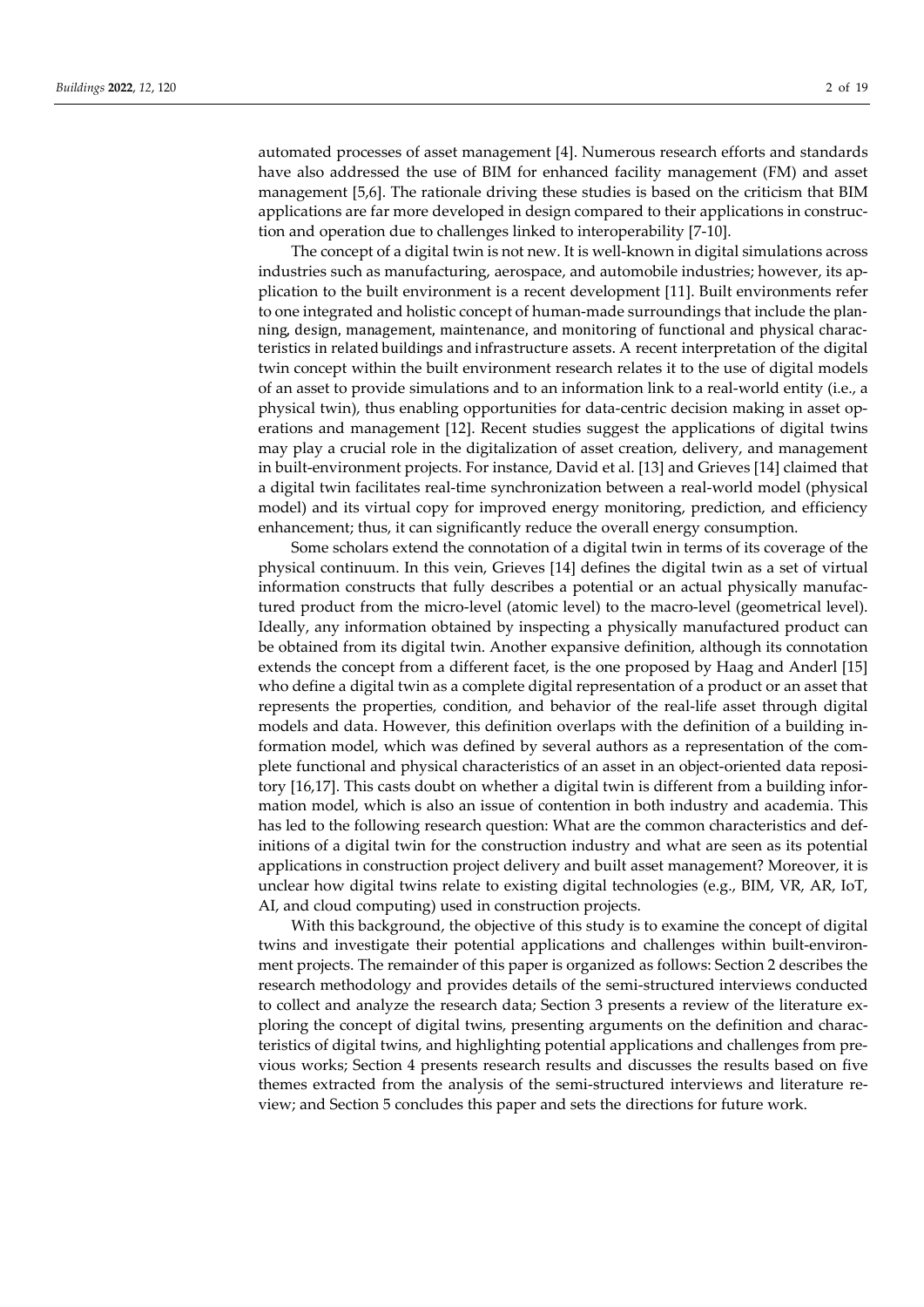#### **2. Research Methodology**

Digital twins are relatively new in the architecture, engineering, construction, and operation (AECO) industry, and therefore several ambiguities exist in terms of the concept, applications, and integration of digital twins with existing technologies used in the industry. In such situations, where the problem is both new and not well researched, an exploratory research design is appropriate. Hence, this paper adopts an exploratory research methodology and employs a combination of literature review and semi-structured interviews. In the literature review (Section 2), relevant studies on digital twins were examined. Questions for the semi-structured interviews were derived based on the literature review.

A semi-structured interview is a suitable data-collection methodology for exploring the opinions of research participants on information and problems and eliciting descriptive responses to research questions. This method was applied in this study to seek expert opinion on the following questions: (1) What is a digital twin for built environments? (2) What is the relationship of digital twins with BIM and other associated technologies? (3) What are the potential applications and challenges for the implementation of digital twins? (4) What can foster the development and implementation of digital twins in the built-environment sector? The semi-structured interviews were conducted following the method described by Redmond et al. [18]. The research objectives were transformed into five themes, which were identified from the literature, and relevant questions were added for each theme. The themes are as follows:

- 1. Theme 1: Definitions of digital twins, enablers, and relevance considering the existing technologies. This theme included questions about the opinions of the participants on digital twins and their potential relationship or overlap with BIM.
- 2. Theme 2: Applications and benefits of digital twins. This theme included questions aimed to explore the potential of digital twins and solicit the opinion of the participants about the desirable characteristics and requirements of digital twins within the built environment context.
- 3. Theme 3: Digital twin implementation challenges. This included questions related to the various challenges in the development and implementation of digital twins. As the selected interview participants represented different industry roles, the questions in this category were intended to obtain different perspectives for describing the perceived challenges for applications of digital twins in the AECO industry.
- 4. Theme 4: Existing practical experiences of digital twins. All the research participants were highly experienced professionals in the AECO industry and were involved in the implementation of BIM in different capacities. Therefore, this theme aimed to capture some evidence about or the status of practical applications of digital twins through the interviewed expert, if they had any experience using digital twins.
- 5. Theme 5: Future improvement suggestions and timeline. This category included questions seeking to understand different opinions on the future of digital twins and the steps that can be taken to facilitate the development and implementation of digital twins in the AECO industry.

In this study, a purposive sampling technique was employed. This technique is an effective sampling technique when investigating a problem that requires in-depth and detailed information about the phenomenon under investigation. It is suitable for the investigation of multi-faceted topics such as the adoption of digitalization technologies in the built environment [19,20]. A list of industry experts was prepared using personal connections and by scanning through the LinkedIn profiles of related industry experts. Potential interview candidates were identified by reviewing their industry experience, sector of employment, educational background, and experience with digitalization in the AECO industry. Interview invitations were sent to selected candidates who were representatives from various roles in the AECO industry. Finally, interviews were scheduled and conducted using online digital communication platforms (Skype and Zoom), as face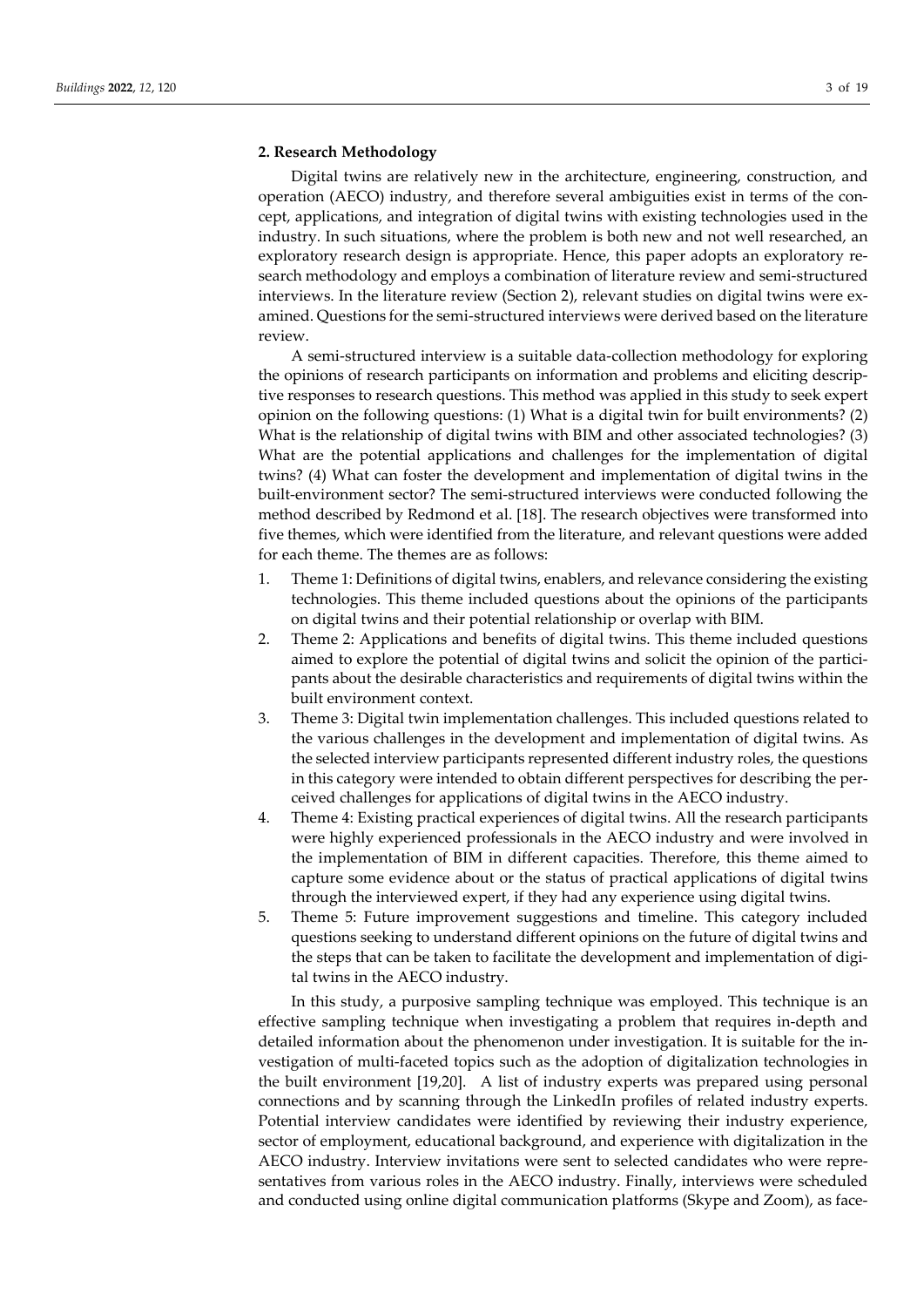to-face interviews were not possible owing to the standard operating procedures imposed by the COVID-19 pandemic regulations. A summary of interview participants is presented in Table 1.

| Table 1. Details of the participants. |  |
|---------------------------------------|--|
|---------------------------------------|--|

| No             | Description    | <b>Current Position</b>                                                                  | Experience<br>(Years) | Qualification                                              |
|----------------|----------------|------------------------------------------------------------------------------------------|-----------------------|------------------------------------------------------------|
| $\mathbf{1}$   | Participant 1  | Vice Chair of International<br>Consultancy                                               | 40                    | Architect/IT expert                                        |
| $\overline{2}$ | Participant 2  | <b>BIM Manager (Consultant)</b>                                                          | 14                    |                                                            |
| 3              | Participant 3  | Senior Manager, Virtual De-<br>sign and Construction in a<br>contracting organization    | 15                    | Master's in Build-<br>ing and Construc-<br>tion Management |
| 4              | Participant 4  | Senior Digital Delivery Spe-<br>cialist (Government Con-<br>struction Regulation Agency) | 11                    | M.Sc. Mechanical<br>Engineering                            |
| 5              | Participant 5  | Head of Automated Design<br>and BIM                                                      | 16                    | B.Eng. in Civil En-<br>gineering                           |
| 6              | Participant 6  | Director, Public Sector Affairs                                                          | 28                    | M.Sc. in Facilities<br>Management                          |
| 7              | Participant 7  | Senior Programme Manager                                                                 | 25                    | M.Sc. in Facilities<br>Management                          |
| 8              | Participant 8  | Principal Consultant                                                                     | 13                    | <b>B.S.</b> in Geography                                   |
| 9              | Participant 9  | <b>Global Construction Practice</b><br>Director                                          | 16                    | M.Sc. in Project<br>Management                             |
| 10             | Participant 10 | <b>Engineering Information</b><br>Manager                                                | 32                    |                                                            |

The semi-structured interviews were recorded and transcribed. The interview transcripts were analyzed using a thematic analysis approach, which allowed the systematic analysis of interview text data using qualitative data analysis software (NVivo 12 Pro). Using the software, the collected data were thoroughly studied and segregated using a coding structure. The production of codes led to the generation of themes by combining different codes based on the similarity of their content. Thus, the five categories/themes, which were described earlier in this section, were obtained. Each theme was examined based on the data derived from the deliberations of the study. The commonalities and differences between different participants against a particular theme were obtained and analyzed. Finally, the themes were discussed, reflecting upon the similarities and contradictions between the participants' views and literature review.

## **3. Literature Review**

The concept of a digital twin is well established in several industries (e.g., the manufacturing, aerospace, and automobile industries). However, it is relatively new in the AECO industry. Many definitions of the digital twin for the built environment and AECO industry have been proposed, but there is no consensus regarding the definition. For example, the Centre for Digital Built Britain defines a digital twin as a realistic digital representation of a physical entity [21]. Batty [22] defines the concept as a mirror image of a physical process expressed alongside the process and usually matching the physical operation exactly and in real-time. Brilakis et al. [12] define a digital twin as the digital replica of a physical built asset.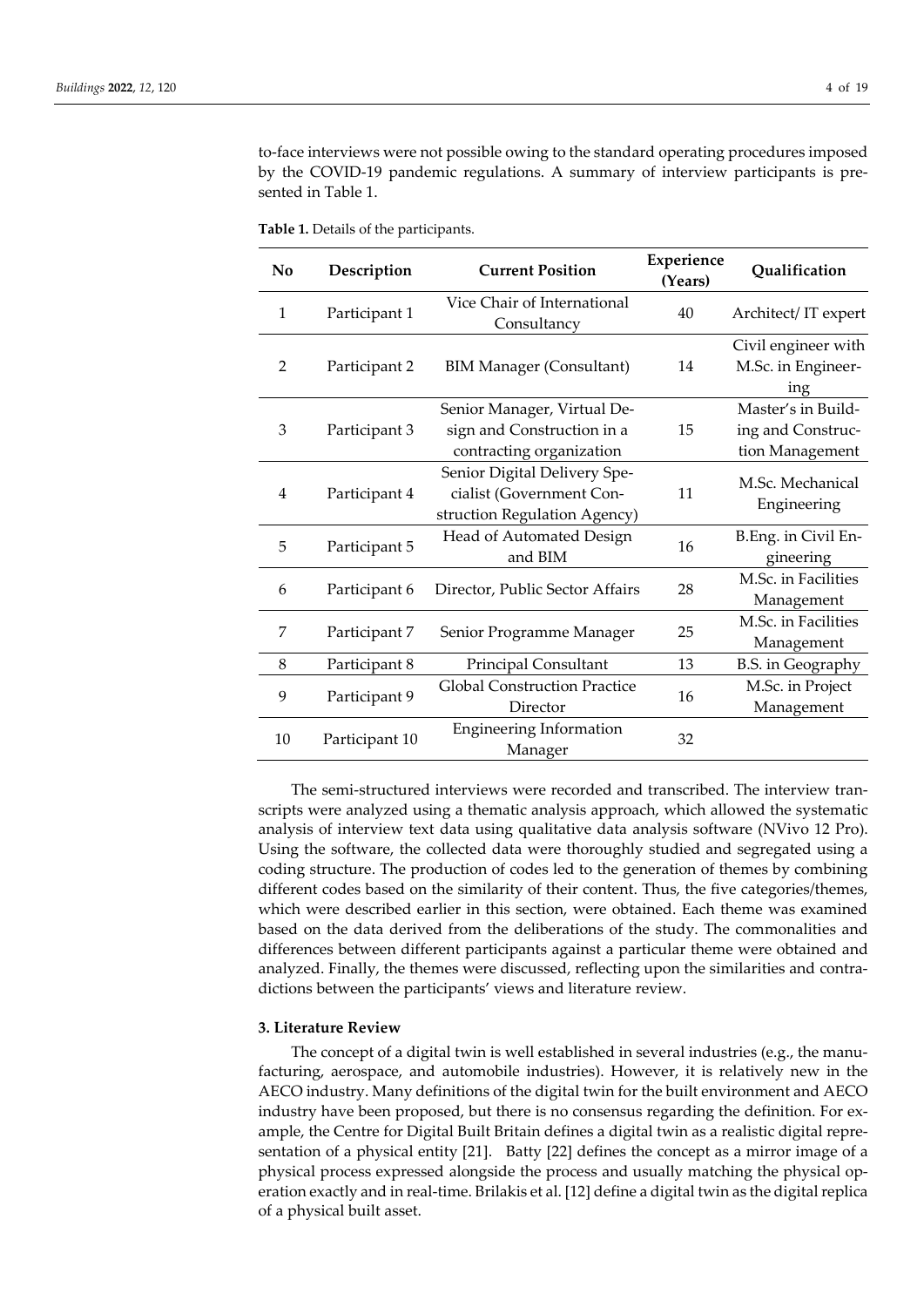A comparison of different definitions of the term "digital twin" is presented in Table 2.

**Table 2.** Various definitions of the term "digital twin" in literature.

| No.            | <b>Definition</b>                                              | <b>Authors</b> |
|----------------|----------------------------------------------------------------|----------------|
|                | A digital twin is a realistic digital representation of as-    |                |
|                | sets, processes or systems in the built or natural environ-    |                |
|                | ment.                                                          |                |
|                | What distinguishes a digital twin from any other digital       |                |
| $\mathbf{1}$   | model is its connection to the physical twin. Based on         | $[21]$         |
|                | data from the physical asset or system, a digital twin un-     |                |
|                | locks value principally by supporting improved decision        |                |
|                | making which creates the opportunity for positive feed-        |                |
|                | back into the physical twin.                                   |                |
|                | A digital twin is a digital replica of a physical built asset. |                |
|                | What a digital twin should contain and how it represents       |                |
|                | the physical asset are determined by its purpose. It           |                |
| $\overline{2}$ | should be updated regularly to represent the current con-      | $[12]$         |
|                | dition of the physical asset. A digital twin should be         |                |
|                | standardized yet extensible, able to address key use cases     |                |
|                | directly and specialty use cases with extensions, cloud        |                |
|                | and computationally friendly, scalable, and verifiable.        |                |
|                | A digital twin is a mirror image of a physical process that    |                |
| 3              | is articulated alongside the process in question, usually      | $[22]$         |
|                | matching exactly the operation of the physical process         |                |
|                | which takes place in real time.                                |                |
|                | The digital twin is a hierarchical system of mathematical      |                |
|                | models, software services, and computational methods,          |                |
| 3              | which facilitates real-time synchronization between a          | $[13]$         |
|                | real-world model (physical model) and its virtual copy         |                |
|                | for improved monitoring to the efficiency of the equip-        |                |
|                | ment.                                                          |                |
|                | A Digital Twin is an integrated multiphysics, multiscale,      |                |
|                | probabilistic simulation of an as-built vehicle or system      |                |
| 4              | that uses the best available physical models, sensor up-       | $[23]$         |
|                | dates, fleet history, etc., to mirror the life of its corre-   |                |
|                | sponding flying twin.                                          |                |
|                | A digital twin is a computerized model of a physical de-       |                |
| 5              | vice or system that represents all functional features and     | $[24]$         |
|                | links with the working elements.                               |                |
| 6              | The digital twin is actually a living model of the physical    |                |
|                | asset or system, which continually adapts to operational       |                |
|                | changes based on the collected online data, information,       | $[25]$         |
|                | and can forecast the future of the corresponding physical      |                |
|                | counterpart.                                                   |                |
| 7              | A digital twin is a virtual instance of a physical system      |                |
|                | (twin) that is continually updated with the latter's perfor-   | $[26]$         |
|                | mance, maintenance, and health status data throughout          |                |
|                | the physical system's lifecycle.                               |                |
| 8              | Digital twin is a set of virtual information that fully de-    |                |
|                | scribes a potential or actual physical production from the     | $[27]$         |
|                | micro atomic level to the macro geometrical level.             |                |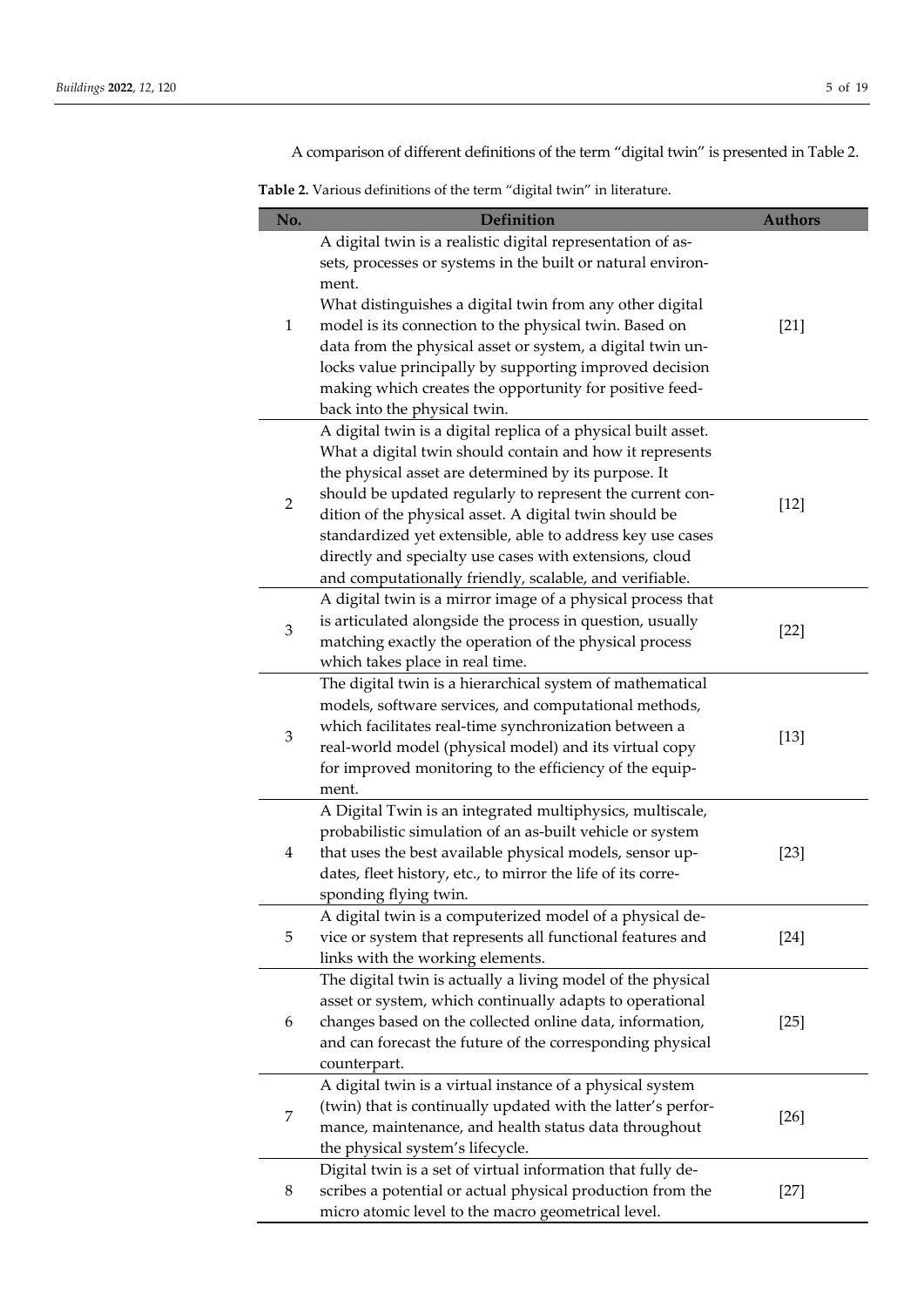9

| A digital twin is the combination of a computational      |      |
|-----------------------------------------------------------|------|
| model and a real-world system, designed to monitor,       |      |
| control and optimize its functionality. Through data and  |      |
| feedback, both simulated and real, a digital twin can de- | [28] |
| velop capacities for autonomy and to learn from and rea-  |      |
| son about its environment.                                |      |

|    | Digital Twin is the collection of relevant digital artefacts |      |
|----|--------------------------------------------------------------|------|
| 10 | that involves engineering and operation data, in addition    | [29] |
|    | to behavior description using various simulation models.     |      |

Brilakis et al. [12] highlighted that all definitions of a digital twin include a physical model, a digital model, and an information link between the two. Some authors have used the type of data link between the physical and digital parts to draw a distinction between a digital model, a digital shadow, and a digital twin. For example, Kritzinger et al. [30] and Fuller et al. [31] state that a digital model virtually represents the functional or physical characteristics of a physical model and may not have any automated data exchange with the physical entity. Furthermore, if there exists a one-way data flow from the physical model to the digital model, the digital model is called a digital shadow; if an integrated bidirectional data flow exists, then the digital model is called a digital twin.

Haag and Anderl [15] highlighted that, contrary to common understanding, a digital twin may not be a collection of all the digital artifacts accumulated during the production of a physical twin. These authors cited Boschert and Rosen [29] who stated that a digital twin is essentially a collection of only those relevant data that may serve the intended purpose of digital twin creation. Madni et al[26] extended this explanation and described five levels of digital twins depending on the level of development and characteristics of the digital twin: a level 1 digital twin is the conventional prototype produced for engineering purposes and supports early decision making at the concept stage. A level 2 digital twin can incorporate historical data, maintenance data, and operational performance from the physical twin. A level 3 digital twin is the adaptive digital twin that contains an adaptive user interface for the digital and physical twins; it can learn the priorities and preferences of the operator in various contexts and is continuously updated based on the information received from the physical part in real time. A level 4 digital twin is an intelligent model that includes the functionalities of level 3 and is capable of self-learning without any supervision. Finally, a level 5 model is receptive to the data provided by external sources and processes the data for analysis in a situational context.

However, what is apparent is that there seems to be an agreement among all understanding that (1) a digital twin is a representation of a physical asset which represents a physical entity and (2) a digital twin must be coupled with the physical part so it can evolve to reflect its changes. For the AECO industry, the physical part refers to built assets (e.g., residential and commercial buildings, hospitals, bridges, tunnels, industrial factories), and the digital part refers to a three-dimensional (3D) model containing information that can be linked to the physical part, although not all definitions and interpretations of digital twin require the digital replica to be in the form of a 3D model. According to Brilakis et al. [12] the type of data link between the digital and physical twins depends on the purpose and functionality of the digital twin. For example, a digital twin of a construction site may be developed to show the progress of work, and thus the related data link will be established to capture the site data and reflect the up-to-date construction progress in the digital twin. Similarly, a digital twin developed for facilities management purposes will require data of different types and forms, and the link with its physical twin will involve a different frequency of data synchronization. Brilakis et al. [12] conclude that a digital twin in the built environment is a 3D model-based representation of a physical asset (i.e., a physical twin), which may be created to serve a specific purpose in a project lifecycle and would contain the related data required to simulate the realistic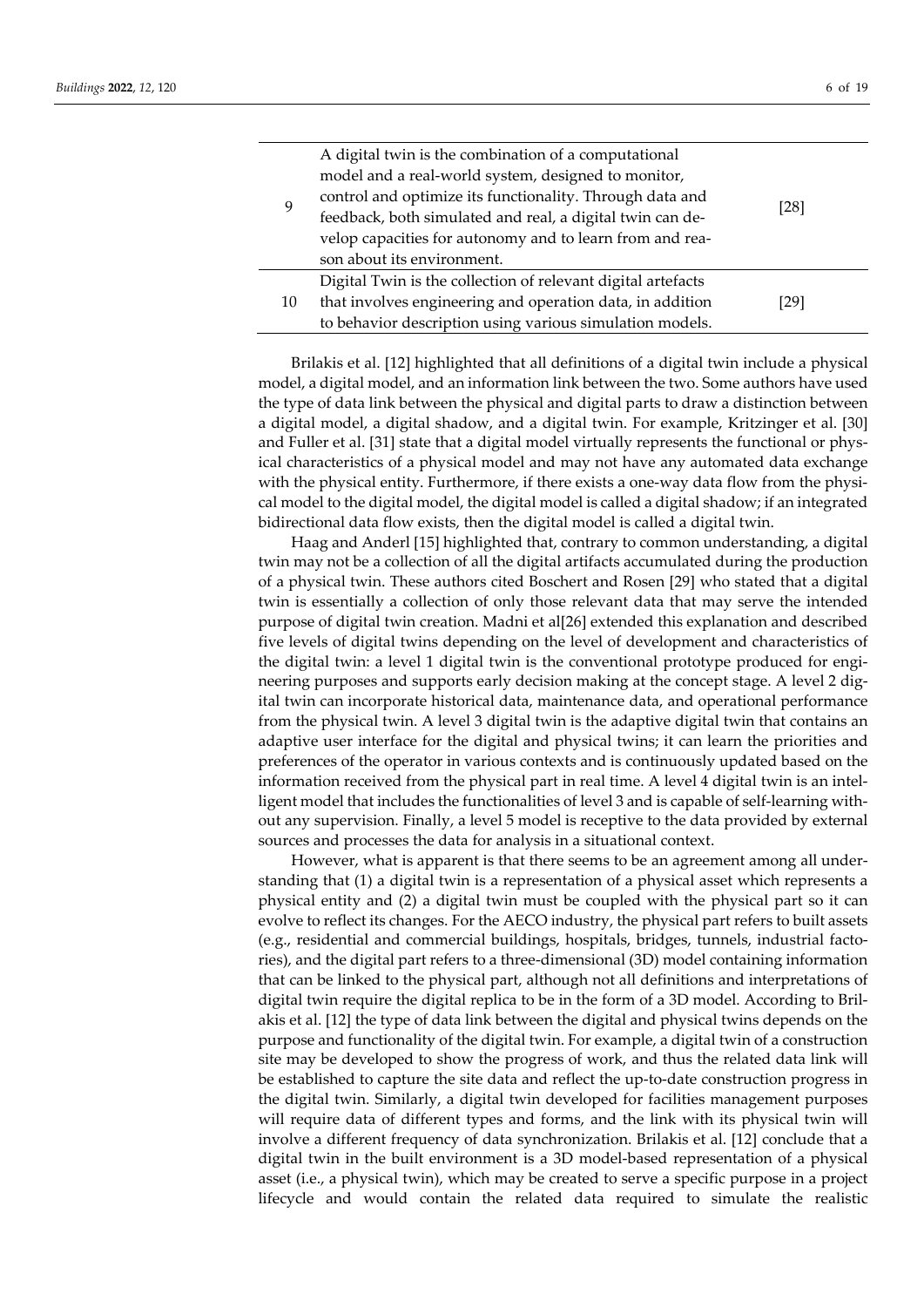characteristics of the physical twin within the defined use case of the digital twin. In addition, a digital twin is not necessarily a single model; it could be a combination of models or data instances, located independently but connected logically, representing a federated digital twin of a physical twin.

# *3.1. Building Information Modeling and Digital Twins*

Douglas et al. [32] highlighted some conceptual overlap between the concepts of digital twins and BIM and argued that understanding how the two concepts relate to each other is essential for the future development of digital twins within the built environment. They identified three understandings that are prevalent within the literature: digital twin as a continuation and advancement of BIM; BIM and digital twins as two distinctly separate concepts due to a number of succinct differences; and BIM and digital twins as two complementary concepts where one can be utilized to enrich the other. These groupings of understanding are also seen in various studies. For example, Khajavi et al. [9] claimed that a building Information Model is tuned for the design and construction stages and not for operational and maintenance purposes. A digital twin is developed to monitor a physical asset (under construction or constructed) and analyze the functionality of the installed equipment to improve operational efficiency through the predictive maintenance of the building [3,21]. A building information model can be specifically developed to embed information in a 3D model with additional information related to equipment specifications, cost estimations, time schedules, and operation and maintenance management. This information has the potential to lay the foundation for the development of a digital twin and its utilization for regular monitoring and maintenance activities through a central collaborative network [9,33]. Regardless of the debate on whether a building information model can fulfil the requirements of operations and maintenance, the data held within a BIM model can be greatly beneficial if integrated into a digital twin. In line with this proposition, Khajavi et al. [9] propose a process for developing a digital twin from BIM (Figure 1).



**Figure 1.** Essential components to create a digital twin of a building (adapted from ref. [9]).

A comparison of the characteristics of BIM and digital twins is presented in Table 3 based on information derived from the literature.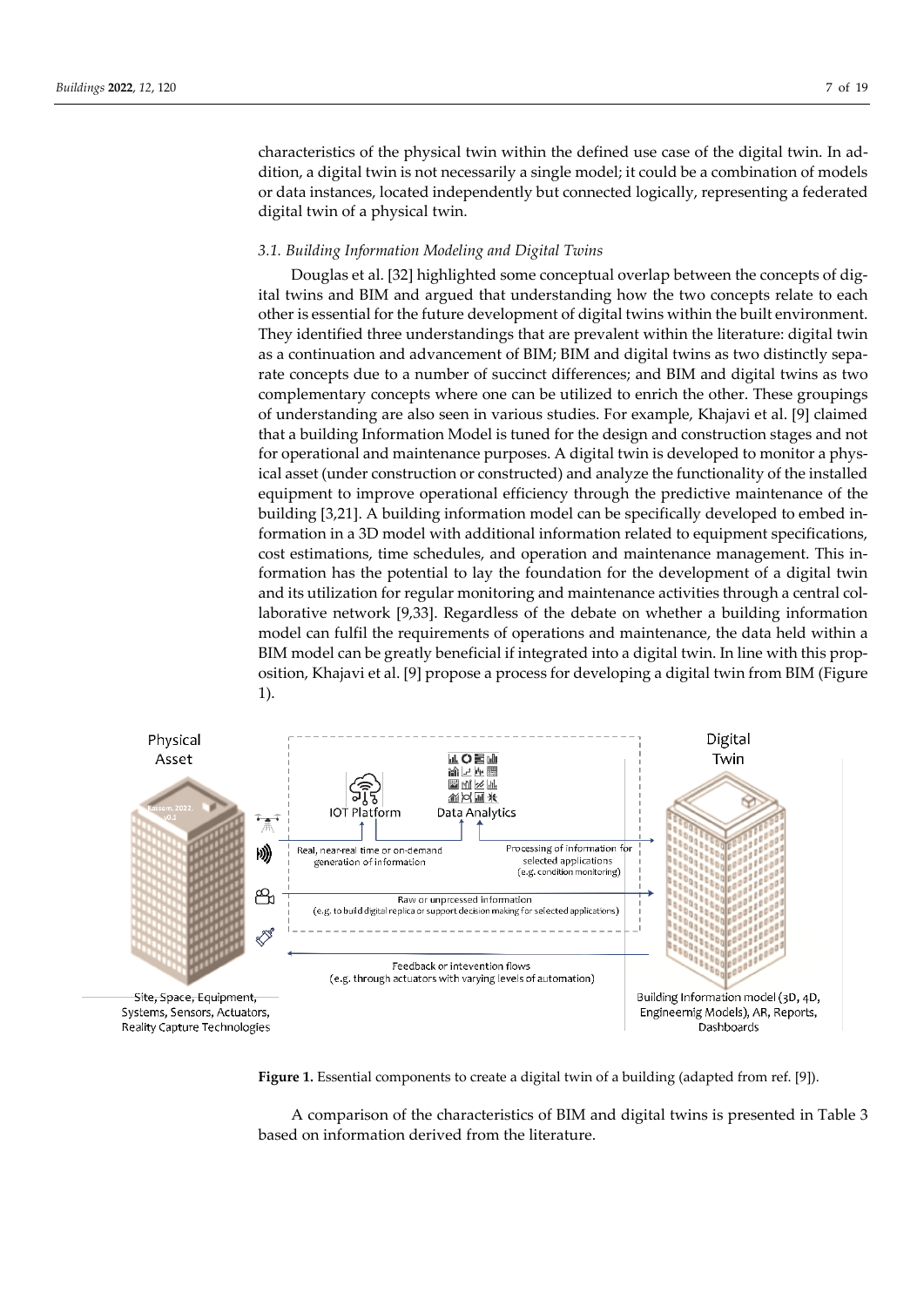| Characteristics                                             | <b>BIM</b> | Digital Twin | <b>Authors</b>           |
|-------------------------------------------------------------|------------|--------------|--------------------------|
| 3D modeling-visualization                                   | ✓          | ✓            | [34] [9]                 |
| Creating a real-time virtual                                |            |              |                          |
| model                                                       | ×          | ✓            | $[9]$                    |
| Live model updates through                                  |            | ✓            |                          |
| sensors                                                     | ×          |              | [34] [9]                 |
| Data exchangeability between                                |            |              |                          |
| virtual and physical models                                 | ×          | ✓            | $[35]$                   |
| (two-way communication)                                     |            |              |                          |
| Data standardization                                        | ✓          | ✓            | [36]                     |
| Scheduling                                                  |            |              | [9]                      |
| Major contribution at design                                | ✓          | ✓            | $[18]$ ; $[36]$ ; $[26]$ |
| stage                                                       |            |              |                          |
| Contribution at construction                                | ✓          | ✓            | $[36]$ ; $[3]$           |
| stage                                                       |            |              |                          |
| Major contribution at opera-                                | ×          | ✓            | $[36]$ ; $[34]$ ; $[26]$ |
| tions stage                                                 |            |              |                          |
| Increased collaboration                                     | ✓          | ✓            | [26]                     |
| Time management                                             | ✓<br>✓     | ✓<br>✓       | $[35]$                   |
| Budget management                                           | ✓          | ✓            | $[9]$                    |
| Project simulation analysis                                 |            |              | $[9]$ , $[26]$           |
| Project simulation analysis in<br>context with surroundings | ×          | ✓            | $[34]$ ; [15]            |
| Live monitoring of assets                                   | ×          | ✓            | [34]                     |
| Live and instant updates on                                 |            |              |                          |
| equipment status                                            | ×          | ✓            | $[35]$ , $[34]$ ]        |
| Instant response to equipment                               |            |              |                          |
| failures                                                    | ×          | ✓            | $[28]$                   |
| Realistic predictive mainte-                                |            |              |                          |
| nance                                                       | ×          | ✓            | $[9]$                    |
| Getting insights to improve                                 |            |              |                          |
| building utilization and per-                               | ×          | ✓            | $[34]$                   |
| formance                                                    |            |              |                          |
| Reduced project time and cost                               |            | ✓            | $[37]$                   |
| over project lifecycle                                      |            |              |                          |
| Easy application on existing                                | ×          | ✓            | [9]                      |
| buildings                                                   |            |              |                          |
| Better value for employers                                  | ✓          |              | $[28]$                   |
| Improved building sustaina-                                 | ✓          | ✓            | $[36]$                   |
| bility                                                      |            |              |                          |
| Improved dynamic risk man-                                  | ×          | ✓            | $[28]$                   |
| agement at construction site                                |            |              |                          |
| Enhanced site logistics                                     | ×          | ✓            | $[38]$                   |
| Updated data for Operation &                                | ×          | ✓            | [37] [26]                |
| Maintenance (O&M) purposes                                  |            |              |                          |
| Use of machine learning and                                 | ×          | ✓            | [9]                      |
| automated processes                                         | ×          | ✓            |                          |
| Use of self-learning algorithms                             | ×          | ✓            | $[9]$ , $[3]$ , $[26]$   |
| Necessary use of CDE                                        |            |              | [9], [36]                |

**Table 3.** Characteristics of BIM and digital twin as reported by different studies.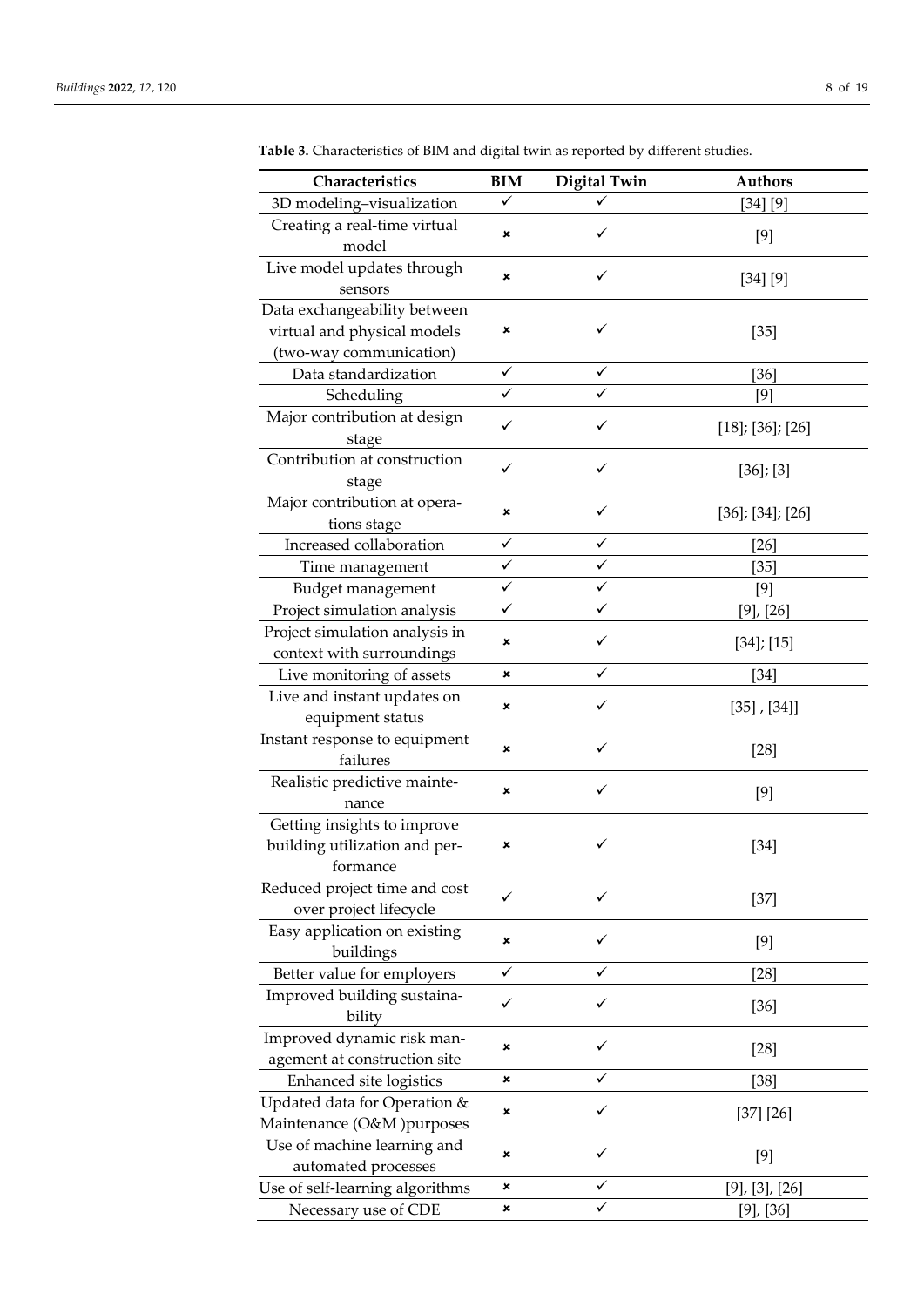In summary, there are several differences in the development and abilities of BIM and digital twins that raise several questions around the various definitions, relationships, and integration. Douglas et al. [32] outlined that there is no prevalent understanding or views about the differences or overlap between the two concepts, with all parties having multiple sources of supporting as well as contrary evidence. Despite this lack of a consensus, the development of a digital twin will undoubtedly be influenced by BIM and the journey of its adoption into the AECO industry [32].

#### *3.2. Building Management System/Building Automation System and Digital Twin*

The functionalities of a digital twin are currently being exercised by various combinations of systems such as the building management system (BMS) and building automation system (BAS) in facility management (FM) practices [37,39]. One of the premises for using digital twins for FM is to foster better collaboration across different disciplines for space management and to digitize operations and maintenance. However, the current BMS and BAS lack integration with the existing 3D modeling practices for FM, including digital twins [11,40]. According to Store-Valen [39] this lack of integration is one of the key reasons property managers rely only on BMS and BAS for asset management. This clearly indicates the inability of current practices to link or merge FM systems with digital twins. The BMS data can be used to create a framework that enables digital twins; however, the integration of BMS with a digital twin-enabled network requires the technical capability of accepting mobile instructions and providing instantaneous and continuous feedback about constantly changing environmental conditions [41].

Current BIM can both reproduce historical data and incorporate real-time data for the simulation and prediction of future conditions and improvements. However, these models are criticized for their limited ability to self-learn, achieve a high level of autonomy, and process data from external sources [36]. A building information model is principally considered forthe design and construction stages, whereas digital twins contribute to boosting the operational efficiency of the assets as they facilitate predictive maintenance through the analysis of real-time situations [3,21]. A digital twin offers more data-driven decision making with its ability to conduct "what-if" analyses during the operation and management of assets compared with a BMS or traditional document-oriented facility management [9].

## *3.3. Applications of Digital Twins*

Given the lack of consensus around the differences and commonalities between BIM and digital twins, the next logical step is to review the applications of digital twins reported within the literature. However, this should not be done without highlighting potential areas of contention when crediting an identified application to either digital twins or BIM. This step is performed in this section. As digital twins are a relatively new concept in built environments and in practice, there is still limited literature on their potential applications. The applications identified are described in the following subsections.

# 3.3.1. Smart Cities

Digital twins are reported to have a range of applications and use cases in smart city development with anticipated benefits. For example, the data collected from IoT sensors and embedded into central services within a city can help create state-of-the-art AI algorithms, which can be used for digital twin-enabled city management applications [38,42]. This can result in better traffic management and reduction in congestion and carbon emissions, contributing to the development of sustainable cities [21,31]. A smart city network may include buildings, roads, public services, logistics, people, and power grids, all of which can benefit from the applications of data-driven decision making using digital twins. However, the development of city-level digital twins is at a conceptual stage, and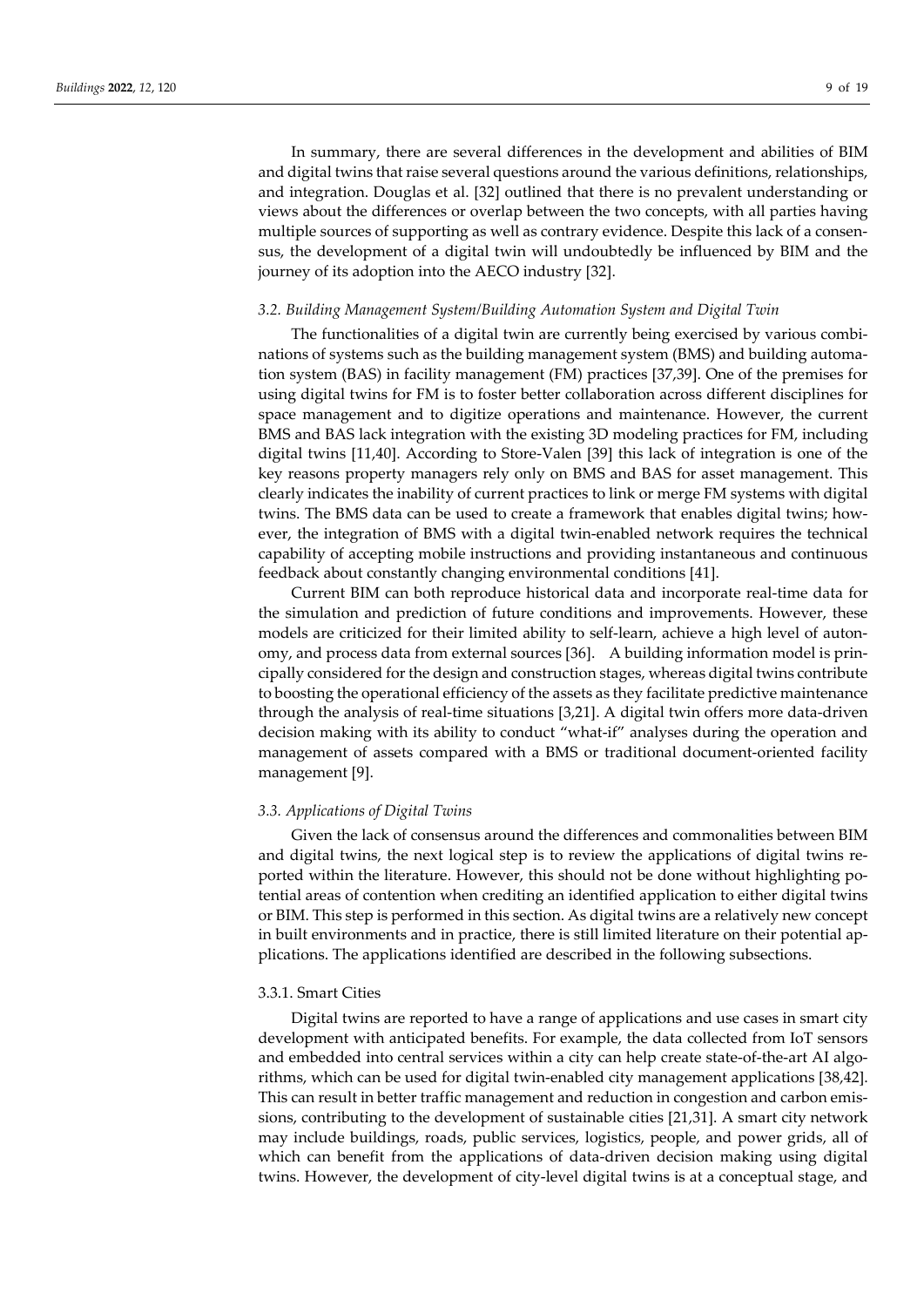better integration of digital twins with associated digital technologies (IoT, Industry 4.0, Big Data, etc.) [43,44] is required.

## 3.3.2. Design Decision Making

Çıdık et al. [45] and Rasheed et al. [41] argued that current modeling BIM technologies cannot accommodate the dynamism required for design development and improvement; hence, the use of these technologies may be an ineffective method for design processes. Further, Ferguson et al. [8] showed that design development through digital integration has limitations in handling the complexities of the physical world. Hence, designs should be seamlessly tested against multiple parameters, such as energy, thermal, lighting, acoustics, and indoor air quality, to realize greater accuracy and certainty. In this regard, a two-way data flow between the design and related parameters is essential for effective design decision making, thus giving rise to the need for a digital twin application. A digital twin can allow the evaluation of alternative design options at the ideation phase; the design concepts that fail to satisfy the intent of design in accordance with clients' set criteria or other compliance checking can be discarded [46,35]. Compliance checking may include checking for adherence to sustainability requirements or local building laws . Digital twins can facilitate better design decision making by providing the opportunity to test design intent for its functionality or compliance [47]. While it is believed that digital twins have the potential to test and evaluate design iterations against parameters, it is also argued that they cannot be referred to as digital twins as they lack a physical asset to receive data from . Hence, these claimed applications suffer from a lack of clarity in the distinction between BIM and digital twin capabilities.

#### 3.3.3. Product Manufacturing

Applications of digital twins are well known in the product manufacturing sector, as the manufacturing industry has been using digital twins for automatic product manufacturing, driving leaner processes, predictive analytics, and continuous improvement to ensure that as-built enhancements can be implemented in future components [35,48]. The use of digital twins facilitates the production of high-fidelity virtual models; thus, wastefree components can be fabricated, and smart manufacturing processes can be augmented. Furthermore, the use of digital twins will curtail the production of unwanted items and result in sustainable construction.

#### 3.3.4.. Real-time Construction Progress Monitoring

Digital twins can play a pivotal role in the digitalization of construction site management by dynamically automating resource allocation and waste management, and by reproducing the real conditions of the site, materials, machinery, and even workers' behavior in a virtual replica [49]. Lavrentyeva et al. [50] stated that continuous tracking and monitoring of materials and human activity is essential, and it requires a fully integrated environment equipped with cameras and sensors with advanced computing power; unfortunately, the construction industry lacks such environments. One of the often-cited differences between BIM and digital twins is the ability of the latter to integrate live data sources. It is argued that BIM processes and technologies cannot incorporate live sensor integration in real practice [51] whereas a digital twin-enabled setup can accommodate such features to ensure the real-time and continuous monitoring of assets. However, this inability to integrate live data feeds into a building information model is also a disputed claim as there are a number of examples that contradict this, such as in Alves et al., [52]; Chen et al., [24]; and Riaz et al., [53].

## 3.3.5. Facility Management

Dixit et al. [7] claimed that the maintenance and operation of built-environment assets are the major application areas for digital twins. A BIM alone cannot automate FM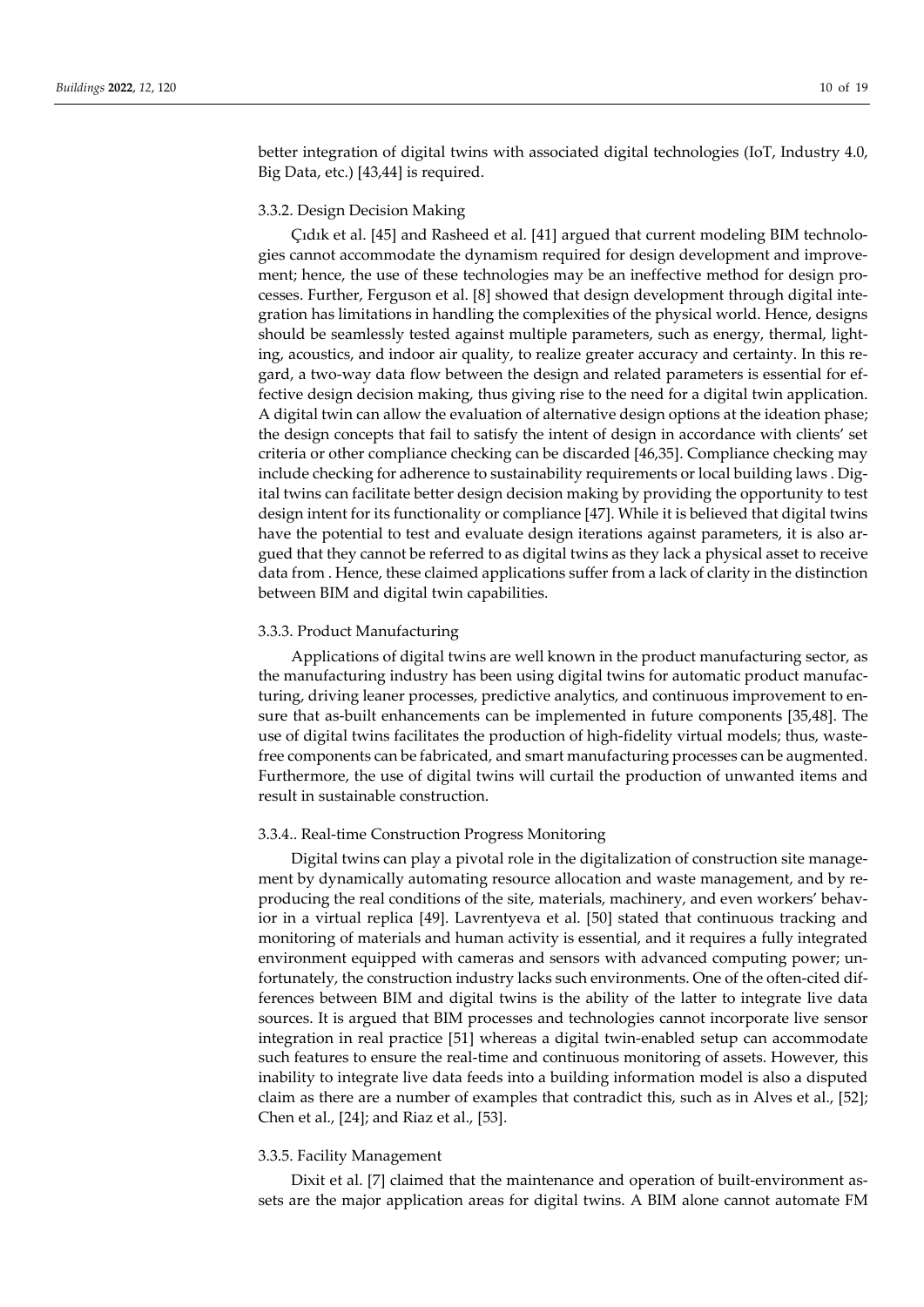operations because of both interoperability issues and a development approach focused on providing models for design and construction purposes with limited data for FM purposes [4,9]. The type and form of data required for a digital twin developed for FM (such as one based on COBie) will differ from those digital twins developed for other purposes, for instance those developed for use in the design and constructions phases of an asset's lifecycle. Similarly, the data synchronization between the digital and physical twin may differ in attributes such as the update method, level of detail being captured, and the frequency of the of update; these attributes are dependent on the intended purpose of a digital twin [12]. Therefore, a digital twin is intended to offer improved data-driven decision making during asset operation and management.

## *3.4. Challenges*

#### 3.4.1. Data Security and Ownership

Cybersecurity is a major concern, especially in web-based environments. Cyber threats such as access to confidential information are a serious risk [26], especially in security-minded projects such as government-owned assets or digital twins at the city level. Data privacy and ownership, which require the definition of access levels and permissions, are also primary and outstanding issues for digital twins [54]. Issues related to intellectual property rights and legal considerations surrounding digital twins should be addressed by designating roles and responsibilities and defining the data accessibility limitations of the participating stakeholders [26]. Although security and ownership issues will have a huge impact on the diffusion of digital twin technology, CDBB [21] outlines that they are unlikely to greatly hinder the growth of digital twin development. CDBB's National Digital Twin program encourages the creation of digital twins by providing guiding principles and supporting tools for organizations to utilize, update, and adapt on their journey of the development and implementation of digital twins. The CDBB's security principle requires digital twins to be secure by design to enable the protection of personal data and privacy, protection of sensitive national infrastructure assets, protection of commercial interests and intellectual property, and mitigation of risks arising from data aggregation. Their Gemini principles aim to establish a foundation for achieving the ultimate goal of creating an ecosystem of connected digital twins [21].

## 3.4.2. Lack of Common Data Standards and Tools

Common data standards and interoperability are important enablers for digital twin development and adoption. Currently, the development of digital twins is challenged by the lack of consensus on the different standards, technologies, and procedures that can be used to implement digital twins [55]. This issue is also inherent in the enabling technologies of a digital twin. For example, data sharing and the interoperability of digital models are key obstacles in achieving a comprehensive and functional common data environment (CDE) [21,56]. Open standards are fundamental to ensure that digital twin development is vendor-agnostic [57]. The provision of job-specific tools for storing, accessing, and modifying information is fundamental for implementing the digital twin processes. Qi et al. [25] and Lu et al. [3] found that the inability of existing tools to simultaneously integrate as required by the digital twin application is mostly attributed to varying standards, formats, and protocols. The absence of common standards was also found by Re Cecconi et al. [37] as a barrier to the effective implementation of digital twins in FM. Hence, there seems to be a consensus about the need for developing common working standards and tools to facilitate the development and implementation of digital twins in the built environment.

#### 3.4.3. Diversity in Source Systems

The integration of various models with different parametric values, spatial values, and time scales into the digital twin remains a challenge [58]. This hinders the ability to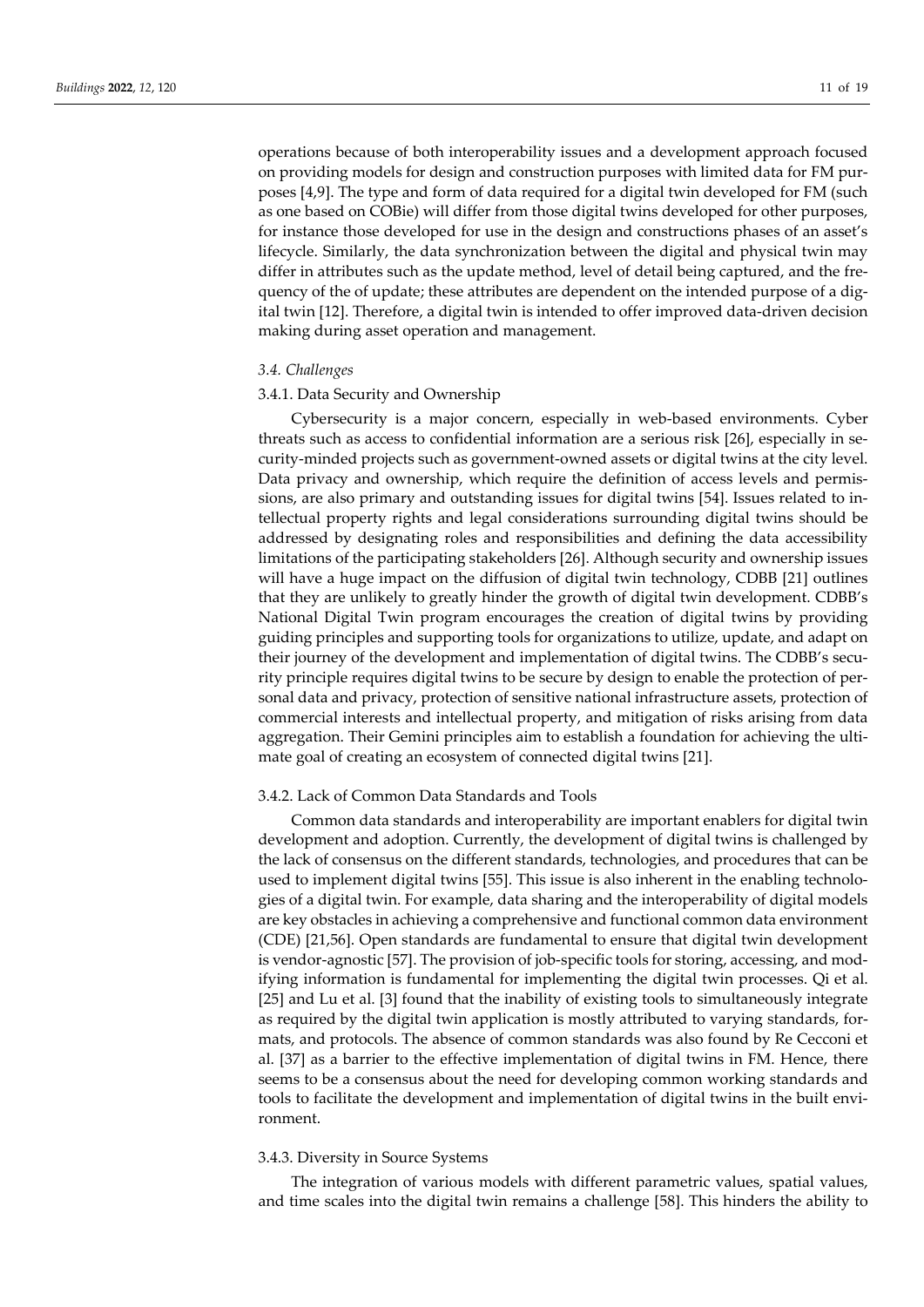present virtual models that provide a realistic and objective description of the physical assets [34] Qi et al. [48] pointed out that traditional databases are not able to cope with the increasing heterogeneity and volume of digital twin data received from multiple sources. In addition, the problem of reconciling the differences in the semantics and syntax of data is another challenge [59]. Therefore, reaching a consensus on the use of similar tools and a comprehensive database system for efficiently exchanging and managing information are crucial [59]. Interestingly, the challenges to digital twin development and implementation, as revealed by the literature, appear to be similar to those involved in the adoption of BIM practices in the AECO industry. In future, these challenges should be explored in more detail with a more structured classification, such as by grouping them into technology-, process-, policy-, and people-related challenges [60-62].

## **4. Research Findings and Discussion**

## *4.1. Theme 1: Definitions and Technology Enablers of Digital Twins*

The research results revealed certain common characteristics among the participants in relation to the digital twin concept. The participants opined that a digital twin is essentially a virtual replica of a physical asset capable of understanding and mimicking the operation and usage of an asset. Participants also argued that a digital twin can include, in addition to the data (e.g., maintenance, output, performance) about the concerned asset, some contextual data from the wider environment surrounding the asset. Participants also emphasized the significance of the two-way interaction that occurs between physical and virtual assets which should regularly communicate and share information for up-to-date decision making.

One participant added that digital twins in the built environment are all about using sensors, stating that "sensors are essential for enabling live data feed between the asset models." The participants emphasized that the use of digital twins in the built environment depends on the use of effective tools for information communication, such as a CDE, IoT-enabled devices, and sensor-based data-capturing devices, especially during the asset monitoring and management phases. Two participants stressed that BIM models are intended for design purposes and hence contain limited data; this creates opportunities for the development and use of digital twins in built-environment projects. However, this view was contradicted by three participants, who argued that a building information model and digital twin are essentially identical, as both comprise a 3D model populated with the asset metadata and may be called by any name depending on its potential applications. Four participants also highlighted that the integration of a building information model with computer-aided facility management (CAFM) or a building management system (BMS) can provide the stated functionality of a digital twin, but this would likely be termed BIM for FM and not be labelled with a new term (i.e., a digital twin). Two of the participants noted that CAFM/BMS systems currently lack the ability to integrate or make use of BIM. It was also said that this is often due to the type of information being held within the BIM, which does not pertain to or maintain its relevance to the day-to-day operation of an asset. One further opinion was that "a digital twin is just a better BMS" that can be, for example, programmed to maintain temperatures in different areas of the asset.

The theme's findings from the semi-structured interviews concur with those of the literature review (Section 2). The interview participants viewed digital twins as a two-way interaction between a virtual model and physical asset, which has been highlighted by several authors [12,30]. This is also in agreement with Madni et al. [26], who further elaborated on the nature of the data link and defined various modes of digital twins. The finding of the IoT-enabled devices and sensor-based data-capturing devices as being the key enablers for digital twins conforms also with the literature. where the emergence of digital twins is attributed to data-driven digital technologies, such as cloud computing, IoT, AI, and big data analytics [59, 43, 35, 44]. Hence, it can be concluded that while an agreement about the definition of a digital twin is lacking, there is a consensus that data-centric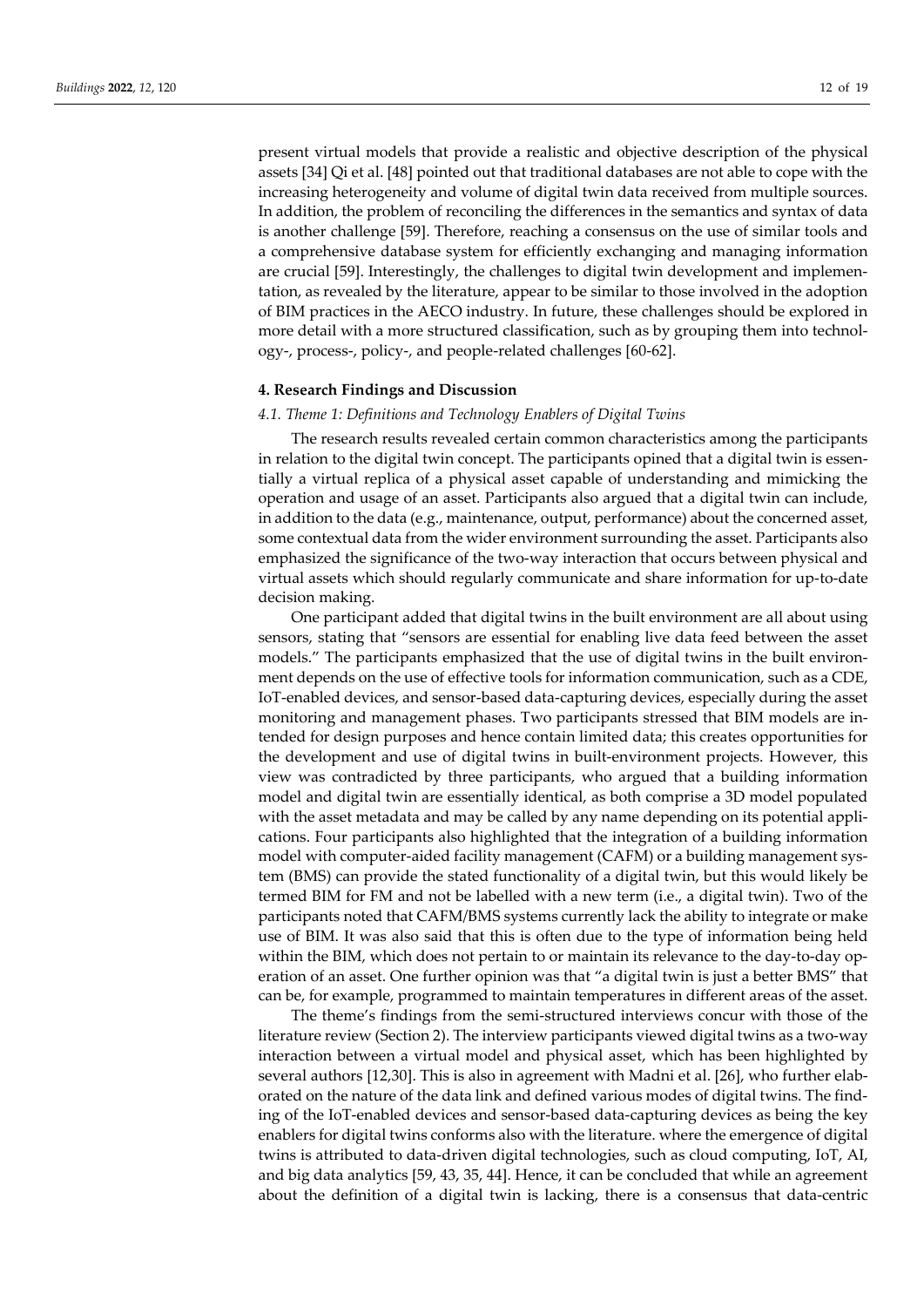technologies provide opportunities to extend the capabilities of the current 3D model (or BIM) to capture the user behaviors, relationships, and data link between spatial entities in the physical world and a virtual model, thus underpinning the development of digital twins for built-environment projects.

## *4.2. Theme 2: Applications and Benefits of Digital Twins*

The applications of digital twin in the built environment mentioned by the participants are across construction projects, manufacturing operations, smart cities, healthcare projects, and the mass procurement and maintenance of assets and estates or asset portfolios.

There was a clear split among the participants about digital twin applications within the design and construction stage. One group (three participants) opined that a digital twin could improve the design and construction process. It was quoted that "BIM is a tool for design; however, this is definitely not true for digital twins." Further, they considered that digital twins could facilitate design improvements owing to their data-driven ability for presenting "what-if" analyses that may be applied to studies related to the lighting, heating, space management, and functional workflow of building projects. It was also argued by two participants that a digital twin cannot be created in the pre-construction design phase without a physical asset to replicate. However, they considered such applications of a digital twin as design "optioneering" tools or prototypes that could have the capability to test design options against contextual or anticipated data. Three participants suggested potential applications of digital twins in the design and construction phases, including the creation of a virtual model and incorporating real-time sensor monitoring to create alerts for critical site management issues such as safety management (e.g., notifying supervisors about the need to undertake safety measure if workers wander into restricted or dangerous zones) where digital twins may play a role in reducing the number of accidents at construction sites. Digital twins, according to three participants, can improve the quality of design, which would imply a reduced number of requests for information queries and design changes and less rework on construction sites.

This group of participants (No. 3) supported the claims made by Çıdık et al. [45] and Rasheed et al. [41] who argued that modeling BIM technologies cannot accommodate the dynamism required for design development and improvement. Several other authors have supported digital twin applications for design improvement through simulations and compliance checking [8,46, 25, 47]. However, this view was contradicted by two participants, who argued that although a digital twin can provide and maintain a comprehensive 3D model, it cannot improve the design and construction processes. In their opinion, digital twins are mainly employed in the asset management stage and not at the design or construction stage. Further, it was argued that an amalgamation of various discipline models (architectural, structural, MEP, specialty equipment, etc.) and the linking of a live data feed from physical to virtual assets during the construction stage is not yet practically achievable with the existing tools and processes.

The participants unanimously agreed on the potential applications of digital twins for asset management within the operation phase of an asset's lifecycle. The participants stated that digital twins, using component data such as the type, manufacturer, supplier, warranty, and maintenance schedules together with their actual operational performance, would help predict and manage failures and shape the maintenance policy for future operations. Participants stated that a "digital twin would create alerts for the due maintenance activities or parts replacements" and "it would avoid potential mechanical failures at airports or shopping malls". Three of the participants further elaborated by outlining how a digital twin could correlate data sets such as asset usage or environmental impact to simulate and predict necessary maintenance or to implement mitigation measures. However, two participants expressed concerns about linking such information to the existing building management systems, stating that present building automation systems are not linked with FM data and systems, and hence they cannot augment the operational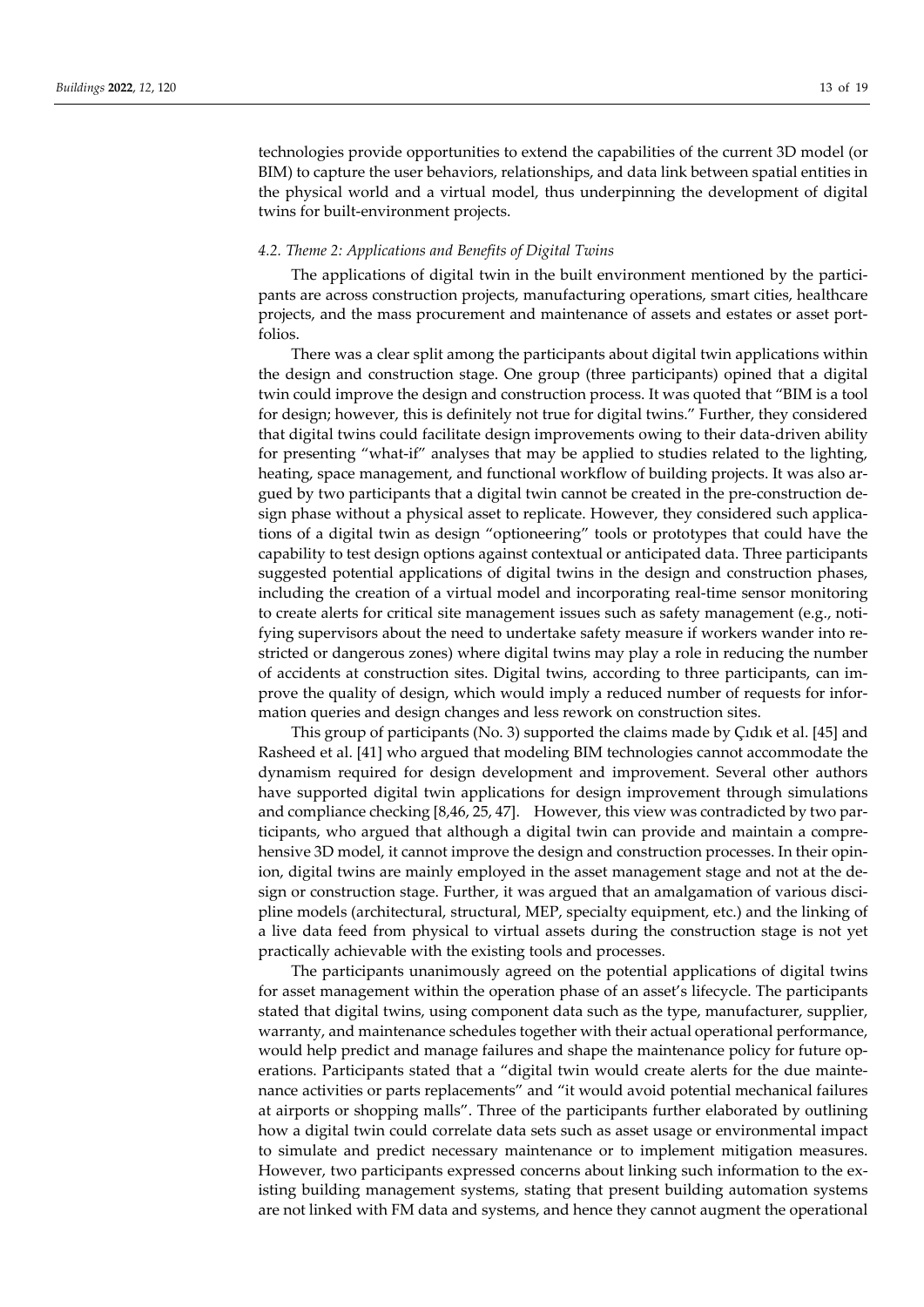activities. These results concur with the literature findings on the applications of digital twins for proactive asset management [7,38].

## *4.3. Theme 3: Implementation Challenges*

Eight participants agreed that a cultural change in the built environment sector is essential for fostering digitalization, including the adoption of digital twins. The participants unanimously acknowledged that there is a need to change the working practices of the construction industry to embrace new and emerging technologies and processes. However, cultural change is slow due to a number of reasons highlighted in the interviews, such as limited investment in innovation, the reluctance of professionals, inadequate senior level buy-in, lack of sufficient proven benefits of digitalization, an unwillingness from organizations to assume the risk associated with implementing innovation, and the transient nature of supply chains and project teams. These resonate with the recommendations of several authors stressing the need to upskill the construction sector workforce with technical competencies (e.g., use of digital tools) and non-technical competencies to transform the overall industry [12,41,63,64].

All ten participants agreed that a key challenge in adopting digital twins in the built environment sector is the lack of "an all-inclusive toolset" as highlighted by Adams [65] and Cureton [40], who argue that cost-effectiveness through successful case studies is essential for the uptake of new technologies. Two participants further elaborated on the development of case studies to demonstrate the benefits of digital twin. Stating that while they would be highly beneficial in evidencing the value of digital twins to an organization's senior management, the creation of a comprehensive set of case studies could take years to compile. This was thought to be due to the myriad of potential applications and purposes that digital twins could be applied to.

It was highlighted by three participants that the existing digital tools require significant customization, have interoperability issues, and offer solutions in combination with several tools and software applications, which add to the complexity and cost and result in a steep learning curve for widespread adoption in the industry. There was also a sense of reticence put forward by three of the interviewees concerning the issue of organizations being lured into long-term software subscriptions which would remove some of their agility in innovation.

The industry lacks compatible and adequate data standards [21, 65] not only between the stages of an asset's lifecycle but also within the same stage and even within the same project enterprise. This is a major challenge for the applications of digital twins identified earlier, as many of these applications (e.g., facilities management, smart cities operation) need data to be collected and shared from different project stages, project actors (e.g., designers, manufacturers, constructors) and tools. This challenge will hinder information sharing to the extent that the participants  $(No/2)$  opined that it may take another decade to streamline the required technical solutions to digitalize the built-environment industry effectively through digital twins. This is also in agreement with the literature findings, where interoperability was highlighted by Monsone et al. [58] and Qi et al. [48] as a key challenge for the future development of digital twins. With the absence of common standards, digital twin application for FM operations would remain ineffective according to Re Cecconi et al. [37] who also agree that this is a fundamental aspect for the successful implementation of digital twins in the built environment.

Six participants expressed concerns about data security, which they considered a crucial challenge to the adoption of digital twins in construction projects. One participant stressed that with existing IoT devices data breach is more likely than without such devices. This observation was further validated by three other participants, who agreed that despite the advances in information and computing technologies, complete data security cannot be guaranteed. In addition to the security challenge, the issue of ownership and the sharing of data arose with three participants who suggested this issue will be particularly significant on the client side, as clients would require an understanding as to what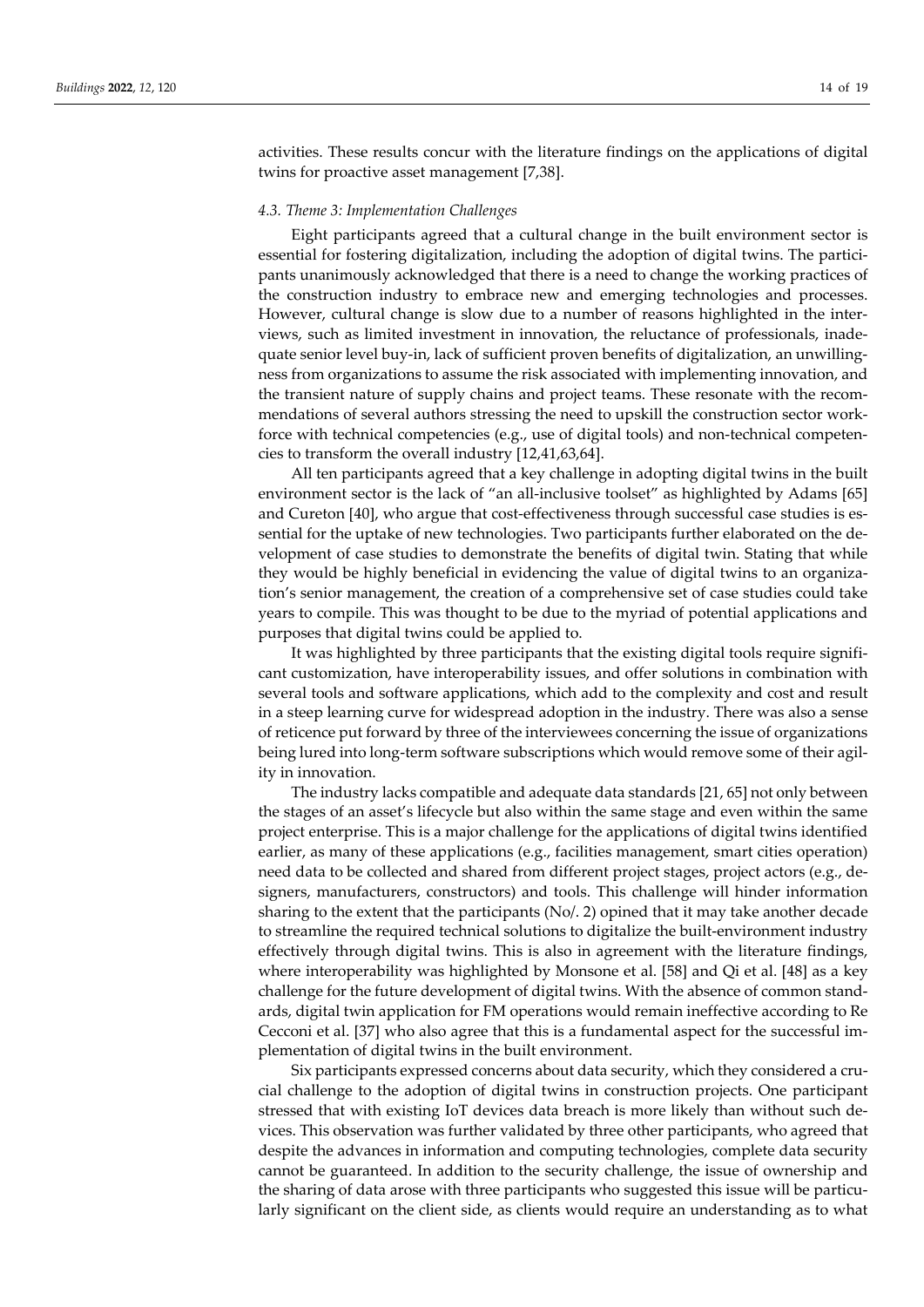data and how data can be shared in a digital twin. These issues were highlighted by Brozohvsky et al. [54] and Monsone et al. [58], who reported that privacy and the ownership of data are the primary issues with regard to the adoption of digital twins in the industry.

Despite the challenges identified, seven of the participants were in agreement that with the current pace of technological advancements, the organizational and industry aspirations for innovation, and existing technical capabilities of the construction industry, the development and implementation of digital twins in the industry is becoming ever more possible.

## *4.4. Theme 4: Existing Practical Experiences of Digital Twins*

Seven of the participants agreed that although digital twin technology has anticipated advantages in built-environment applications such as in asset management, their practical applications are still rare. Two participants were contrary to this position, giving examples of technology deployment and data utilization that they felt adhered to their definitions of a digital twin, both of which were in the water utility sector and were for similar purposes (water flow management). Four of the other participants regarded the current asset management practices as mainly document-oriented and reactive, which can be transformed into proactive maintenance tasks using digital twins, resulting in more efficient and cheaper FM operations. Three participants also predict that despite their potential, digital twins will be embraced by large clients and government institutions before they can be adopted by the majority of clients and operators within the built environment. They stressed the need for examples of practical implementation with the return-on-investment figures as well as robust business cases that demonstrate value in an already recognized format to aid in convincing clients to invest in digital twin adoption and reap potential benefits. They further stated that obtaining the right data for integration with the CAFM system is regarded as a huge challenge and a slow process, and its use has been limited to specific areas of asset management and needs to be experienced on a larger scale.

These findings are a clear indication that due to the relative newness of the concept of digital twins in the built environment sector, their practical applications have been limited to prototypes and experimental and research implementation thus far. These findings also resonate with those of Ruohomaki [44,] who claims that digital twin implementation on a wider scale has not been observed owing to a lack of technological support, including the inefficient integration and communication of systems.

# *4.5. Theme 5: Future Improvement Suggestions and Timeline*

The participants unanimously agreed that digital twins would eventually be widely applied in the built-environment sector, but as in the case of any new digital intervention, their usefulness must be proved before a majority of the stakeholders in the industry can support their adoption. The participants stressed that "seeing is believing", stating that the industry needs real-world examples of digital twins with proven benefits and return on investment to give it serious consideration. At present, only theoretical knowledge of digital twins in the built environment is available, and information/research on their practical implementation is scarce. Three participants also mentioned the potential to learn and demonstrate benefits with examples from industries outside the built environment, such as manufacturing and aerospace, where the application of digital twins is more mature.

Six participants also expressed the need for an awareness campaign through the academic literature, conferences, and industry events to educate the industry about the potential and applications of digital twins. They also noted the importance of social media and online forums in the dissemination and challenges of digital twin research, as it was thought that this played a major role in the development of BIM. Thought to be an essential part of the development of digital twins, four of the participants advocated that there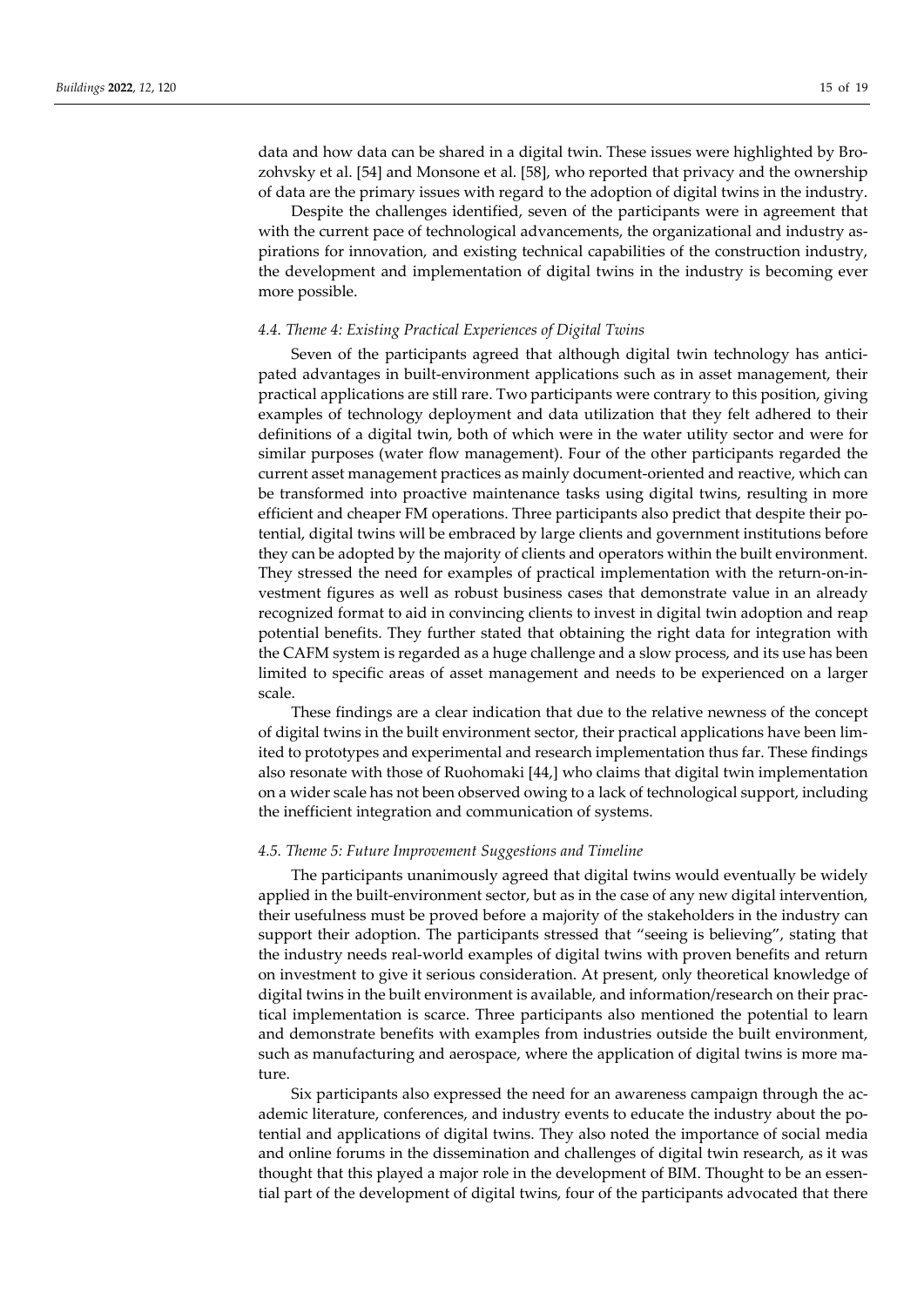is a need to define their relationship with existing forms of 3D model representations of data.

Two participants perceived the implementation process of digital twin systems as complex, which would undermine the benefits associated with digital twins and its business case cost-effectiveness, as employers would be reluctant to invest in digital twin applications. Digital twins in the construction sector are also facing the challenge of attracting sufficient funding for research and development, an issue that is exacerbated by the limited availability of successful case studies to substantiate the benefits to be gained from their application [40,66]. The current rate of adoption is greatly attributed to the cultural changes required at a personal as well as at an organizational level [67, 8]. There is a large portion of professionals within the built environment field that find their existing conventional structure for executing construction projects more practical owing to familiarity; hence, the adoption of a new structure would require some convincing [13]. In addition to the commercial and technical obstacles that an organization must overcome to upgrade their systems, the lack of incentives makes it more difficult for organizations to consider the adoption of digital twins [8]. In relation to this challenge, seven participants indicated that, as in the case of BIM, the development and implementation of digital twins would benefit from the support of large client bodies, governments, and legislative institutions to provide large path finder projects and studies, as well as overarching principles for the creation of digital twins. At an organization level, three participants claimed there is a need for buy-in at multiple levels, including from senior management and the "boots on the ground" level, so digital twins may become part of an organization's objectives and working practices.

## **5. Conclusions**

A digital twin is a nascent concept within the built environment. A consensus about the definition of digital twins is still lacking but there is an agreement that data-centric technologies under the digital twin concept can provide opportunities to extend the capabilities of the current BIM to capture behaviors and relationships and develop a new breed of data-centric decision-making process. Although proven business cases and working examples of digital twins are limited, digital twins are considered by the literature and interviewed experts to have the potential to bring both new applications and benefits to the built environment sector.

The applications of digital twins can benefit different processes within built-environment projects across the design, construction, and operation. However, the implementation of digital twins in the built environment is still at an early research and development stage in both industry and academia, and demonstration in real-world industrial projects at scale has yet to be seen.

The challenges facing the implementation of digital twins are related to the availability of technology and the complexity of technological systems constituting digital twins; lack of common data standards and tools, data security, and ownership; workforce upskilling; and the necessity for systemic cultural change. The similarities that can be drawn between digital twins and BIM in their development and adoption mean that digital twins can learn lessons from the challenges that were faced in the development of BIM. Learning from different industry sectors such as aerospace and manufacturing where the adoption of digital twins is more diffused can benefit their implementation in the built environment. Finally, providing empirical and rigorous evidence about the benefits and advantages of digital twins from real use cases was identified as necessary for their future adoption.

**Author Contributions:** Conceptualization, M.S., M.K. and M.T.S.; Methodology, M.S., M.T.S., M.K. and D.D.; Writing - original draft, M.S., M.K. and M.T.S.; Investigation, M.S. and D.D., Formal analysis, M.S., D.D.; Supervision M.K. and M.T.S.; Writing—review & editing, M.K. and M.T.S.; Project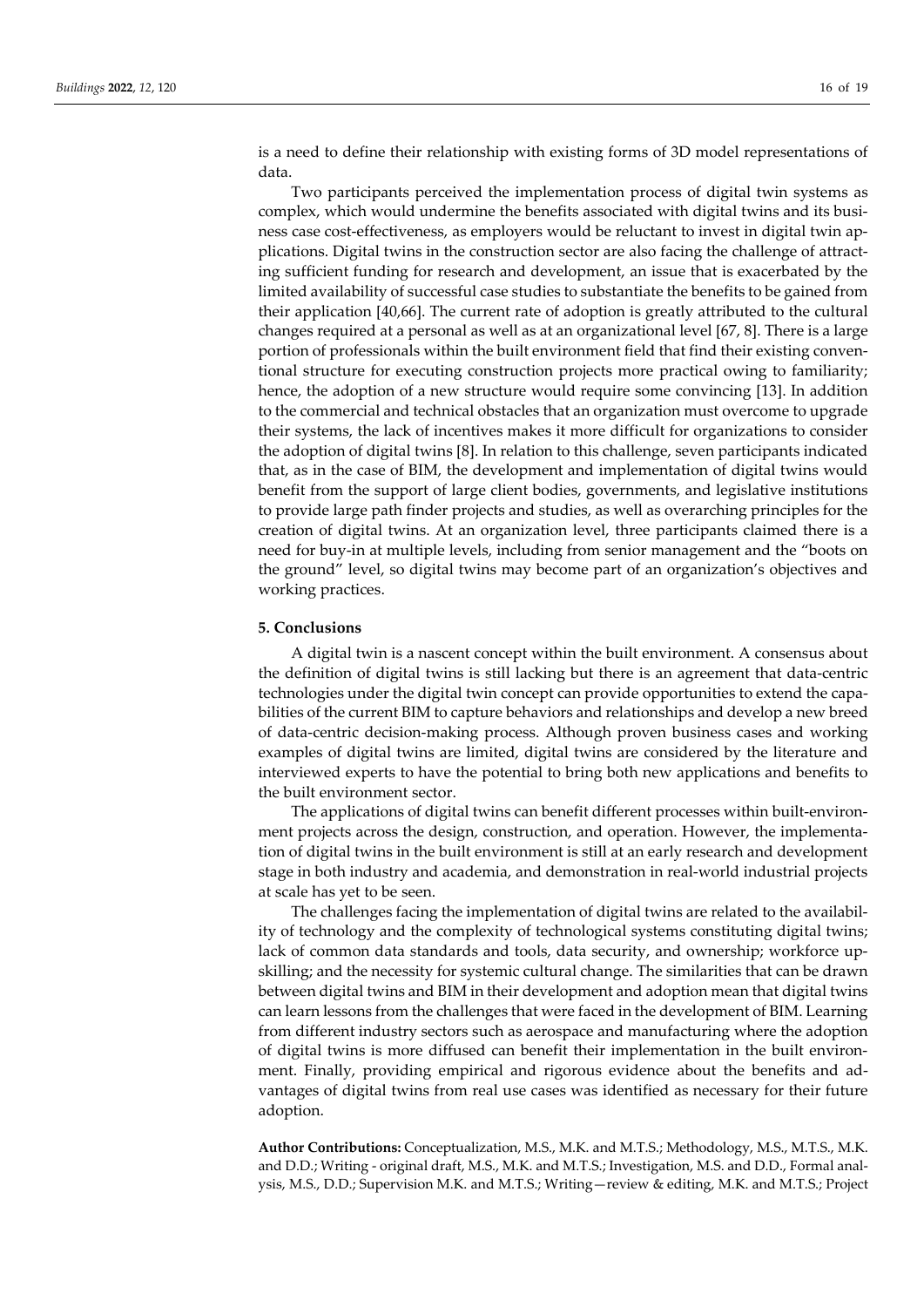administration, M.K. and M.T.S. All authors have read and agreed to the published version of the manuscript.

**Funding:** The APC was funded by the UAE University, under the grant 31N397-UPAR (5) 2019.

**Data Availability Statement:** Not Applicable.

**Acknowledgments:** Authors are thankful to all interview participants for supporting this research.

**Conflicts of Interest:** The authors declare no conflict of interest.

# **References**

- 1. Eastman, C.; Teicholz, P.; Sacks, R.; Liston, K. *BIM Handbook: A Guide to Building Information Modeling for Owners, Managers, Designers, Engineers and Contractors*; John Wiley and Sons: New York, NY, USA, **2008**.
- 2. Shafiq, M.T.; Afzal, M. Potential of Virtual Design Construction Technologies to Improve Job-Site Safety in Gulf Corporation Council. *Sustainability* **2020**, *12*, 3826. https://doi.org/10.3390/su12093826.
- 3. Lu, V.Q.; Parlikad, A.K.; Woodall, P.; Ranasinghe, G.D.; Heaton, J. Developing a Dynamic Digital Twin at a Building Level: Using Cambridge Campus as Case Study. In *Proceedings of the International Conference on Smart Infrastructure and Construction 2019 (ICSIC), Cambridge, UK, 8–10 July 2019*; Thomas Telford Ltd.: London, UK, 2019; pp. 67–75.
- 4. Shafiq, M.T.; Lockley, S.R. Application of signature-based matching for IFC model comparison. *Int. J. Constr. Manag.* **2020**, 1– 10. https://doi.org/10.1080/15623599.2020.1742630.
- 5. Park, S.; Kim, I. BIM-Based Quality Control for Safety Issues in the Design and Construction Phases. *Archnet-IJAR Int. J. Arch. Res.* **2015**, *9*, 111–129. https://doi.org/10.26687/archnet-ijar.v9i3.881.
- 6. Patacas, J.; Dawood, N.; Greenwood, D.; Kassem, M. Supporting building owners and facility managers in the validation and visualisation of asset information models (aim) through open standards and open technologies. *J. Inf. Technol. Constr.* **2016**, *21*, 434–455.
- 7. Dixit, M.K.; Venkatraj, V.; Ostadalimakhmalbaf, M.; Pariafsai, F.; Lavy, S. Integration of facility management and building information modeling (BIM). *Facilities* **2019**, *37*, 455–483. https://doi.org/10.1108/f-03-2018-0043.
- 8. Ferguson, S.; Bennett, E.; Ivashchenko, A. Digital twin tackles design challenges. *World Pumps* **2017**, *4*, 26–28. https://doi.org/10.1016/s0262-1762(17)30139-6.
- 9. Khajavi, S.H.; Motlagh, N.H.; Jaribion, A.; Werner, L.C.; Holmstrom, J. Digital Twin: Vision, Benefits, Boundaries, and Creation for Buildings. *IEEE Access* **2019**, *7*, 147406–147419. https://doi.org/10.1109/access.2019.2946515.
- 10. Lockley, S.; Greenwood, D.; Matthews, J.; Benghi, C. Constraints in Authoring BIM Components for Optimal Data Reuse and Interoperability. *Int. J. 3-D Inf. Modeling* **2013**, *1*, 29–44.
- 11. Parmar, R.; Leiponen, A.; Thomas, L.D. Building an organizational digital twin. *Bus. Horizons* **2020**, *63*, 725–736. https://doi.org/10.1016/j.bushor.2020.08.001.
- 12. Brilakis, I.; Fischer, H.; Fellow, S. *Built Environment Digital Twinning*; Technical University of Munich: Munich, Germany, 2019. Available online: https://publications.cms.bgu.tum.de/reports/2020\_Brilakis\_BuiltEnvDT.pdf (accessed on 20/11/2021).
- 13. David, J.; Lobov, A.; Lanz, M. Learning Experiences Involving Digital Twins. In Proceedings of the IECON 2018—44th Annual Conference of the IEEE Industrial Electronics Society, Washington, DC, USA, 21–23 October 2018, IEEE: Piscataway, NJ, USA, 2018; pp. 3681–3686.
- 14. Grieves, M. Origins of the Digital Twin Concept. 2016. Available online: https://www.researchgate.net/publication/307509727\_Origins\_of\_the\_Digital\_Twin\_Concept (accessed on 7 January 2021).
- 15. Haag, S.; Anderl, R. Digital twin—Proof of concept. *Manuf. Lett.* **2018**, *15*, 64–66. https://doi.org/10.1016/j.mfglet.2018.02.006.
- 16. Azhar, S.; Khalfan, M.; Maqsood, T. Building information modelling (BIM): Now and beyond. *Constr. Econ. Build.* **2015**, *12*, 15– 28. https://doi.org/10.5130/ajceb.v12i4.3032.
- 17. Leite, F.; Akcamete, A.; Akinci, B.; Atasoy, G.; Kiziltas, S. Analysis of modeling effort and impact of different levels of detail in building information models. *Autom. Constr.* **2011**, *20*, 601–609. https://doi.org/10.1016/j.autcon.2010.11.027.
- 18. Redmond, A.; Hore, A.; Alshawi, M.; West, R. Exploring how information exchanges can be enhanced through Cloud BIM. *Autom. Constr.* **2012**, *24*, 175–183. https://doi.org/10.1016/j.autcon.2012.02.003.
- 19. Fatima, A.; Saleem, M.; Alamgir, S. Adoption and Scope of Building Information Modeling (BIM) in Construction Industry of Pakistan. In Proceedings of the 6th International Conference on Structural Engineering and Construction Management, Kandy, Sri Lanka, 11–14 December 2015.
- 20. Sher, W. Heading into new virtual environments: What skills do design team members need? *Electron. J. Inf. Technol. Constr.* **2009**, *14*, 17–29.
- 21. CDBB. *Monthly Paper: On the Governance of City Digital Twins*; Centre for Digital Built Britain: Cambridge, UK, 2019; Available online: https://www.cdbb.cam.ac.uk/news/monthly-paper-governance-city-digital-twins (accessed on 7 January 2021).
- 22. Batty, M. Digital twins. *Environ. Plan. B Urban Anal. City Sci.* **2018**, *45*, 817–820. https://doi.org/10.1177/2399808318796416.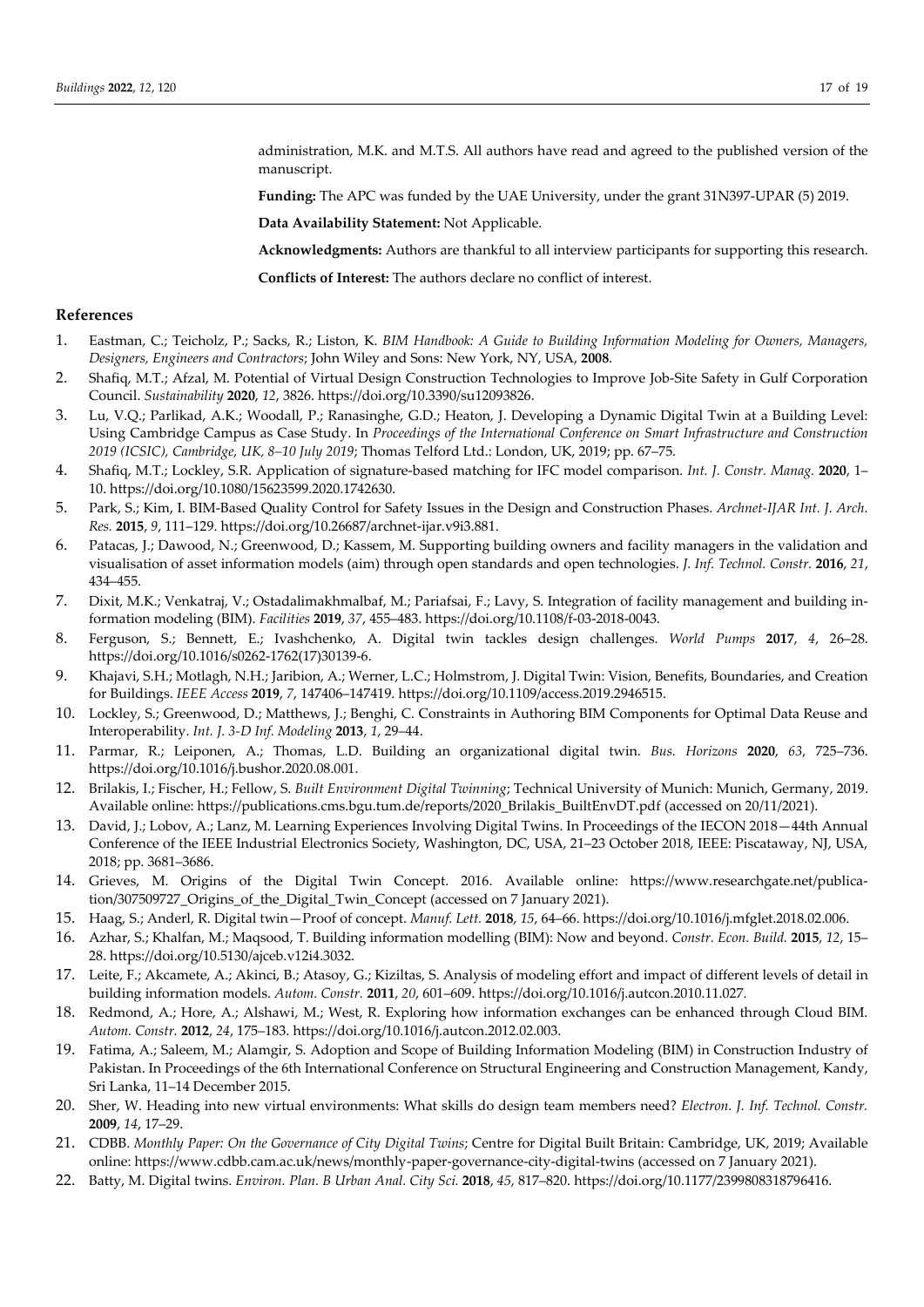- 23. Glaessgen, E.; Stargel, D. The digital twin paradigm for future NASA and U.S. Air Force Vehicles. In Proceedings of the 53rd AIAA/ASME/ASCE/AHS/ Structures, Structural Dynamics and Materials Conference, Honolulu, HI, USA, 23–26 April 2012. https://doi.org/10.2514/6.2012-1818.
- 24. Chen, Y. Integrated and Intelligent Manufacturing: Perspectives and Enablers. *Engineering* **2017**, *3*, 588–595. https://doi.org/10.1016/j.eng.2017.04.009.
- 25. Qi, Q.; Tao, F. Digital Twin and Big Data Towards Smart Manufacturing and Industry 4.0: 360 Degree Comparison. *IEEE Access* **2018**, *6*, 3585–3593. https://doi.org/10.1109/access.2018.2793265.
- 26. Madni, A.M.; Madni, C.C.; Lucero, S.D. Leveraging Digital Twin Technology in Model-Based Systems Engineering. *Systems* **2019**, *7*, 7. https://doi.org/10.3390/systems7010007.
- 27. Zheng, Y.; Yang, S.; Cheng, H. An application framework of digital twin and its case study. *J. Ambient Intell. Humaniz. Comput.* **2018**, *10*, 1141–1153. https://doi.org/10.1007/s12652-018-0911-3.
- 28. ARUP. Digital Twin towards a Meaningful Framework—Arup. 2019. Available online: https://www.arup.com/perspectives/publications/research/section/digital-twin-towards-a-meaningful-framework (accessed on 7 January 2021).
- 29. Boschert, S.; Rosen, R. Digital Twin—The Simulation Aspect. In *Mechatronic Futures*; Springer: Singapore, 2016; pp. 59–74.
- 30. Kritzinger, W.; Karner, M.; Traar, G.; Henjes, J.; Sihn, W. Digital Twin in manufacturing: A categorical literature review and classification. *IFAC-PapersOnLine* **2018**, *51*, 1016–1022. https://doi.org/10.1016/j.ifacol.2018.08.474.
- 31. Fuller, A.; Fan, Z.; Day, C.; Barlow, C. Digital Twin: Enabling Technologies, Challenges and Open Research. *IEEE Access* **2020**, *8*, 108952–108971. https://doi.org/10.1109/access.2020.2998358.
- 32. Douglas, D.; Kelly, G.; Kassem, K. BIM, Digital Twin and Cyber-Physical Systems: Crossing and Blurring Boundaries. In *Pro*ceedings of the 2021 European Conference on Computing in Construction, Online, 19-28 October 2021; European Council for Computing in Construction: Rhodes, Greece, 2021; Volume 2, pp. 204–211.
- 33. Gao, X.; Pishdad-Bozorgi, P. BIM-enabled facilities operation and maintenance: A review. *Adv. Eng. Inform.* **2019**, *39*, 227–247. https://doi.org/10.1016/j.aei.2019.01.005.
- 34. Eyre, J.; Freeman, C. Immersive Applications of Industrial Digital Twins. In Proceedings of the 15th EuroVR International Conference, London, UK, 22–23 October 2018; Available online: https://www.researchgate.net/publication/328803997\_Immersive\_Applications\_of\_Industrial\_Digital\_Twins (accessed 20/12/2021).
- 35. Qi, Q.; Tao, F.; Zuo, Y.; Zhao, D. Digital Twin Service towards Smart Manufacturing. *Procedia CIRP* **2018**, *72*, 237–242. https://doi.org/10.1016/j.procir.2018.03.103.
- 36. Alonso, R.; Borras, M.; Koppelaar, R.H.E.M.; Lodigiani, A.; Loscos, E.; Yöntem, E. SPHERE: BIM Digital Twin Platform. *Proceedings* **2019**, *20*, 9. https://doi.org/10.3390/proceedings2019020009.
- 37. Re Cecconi, F.R.; Maltese, S.; Dejaco, M.C. Leveraging BIM for digital built environment asset management. *Innov. Infrastruct. Solutions* **2017**, *2*, 14. https://doi.org/10.1007/s41062-017-0061-z.
- 38. Wagner, R.; Schleich, B.; Haefner, B.; Kuhnle, A.; Wartzack, S.; Lanza, G. Challenges and Potentials of Digital Twins and Industry 4.0 in Product Design and Production for High Performance Products. *Procedia CIRP* **2019**, *84*, 88–93. https://doi.org/10.1016/j.procir.2019.04.219.
- 39. Store-Valen, M. Digitization of FM: Experiences from Norwegian Property Managers. 2019. Available online: https://www.researchgate.net/publication/333843156\_Digitization\_of\_FM\_Experiences\_from\_Norwegian\_property\_managers (accessed on 7 January 2021).
- 40. Cureton, P. Digital Twin Ambitions: How to Catch Up with the Future. 2019. Available online: https://www.researchgate.net/publication/333566698\_'Digital\_twin\_ambitions\_How\_to\_catch\_up\_with\_the\_future' (accessed on 7 January 2021).
- 41. Rasheed, A.; San, O.; Kvamsdal, T. Digital Twin: Values, Challenges and Enablers from a Modeling Perspective. *IEEE Access* **2020**, *8*, 21980–22012. https://doi.org/10.1109/access.2020.2970143.
- 42. Kaur, M.J.; Mishra, V.P.; Maheshwari, P. The Convergence of Digital Twin, IoT, and Machine Learning: Transforming Data into Action. In *Internet of Things*; Springer: Singapore, 2019; pp. 3–17.
- 43. Mohammadi, N.; Taylor, J.E. Smart city digital twins. In Proceedings of the 2017 IEEE Symposium Series on Computational Intelligence (SSCI), Honolulu, HI, USA, 21 November–1 December 2017; pp. 1–5.
- 44. Ruohomaki, T.; Airaksinen, E.; Huuska, P.; Kesaniemi, O.; Martikka, M.; Suomisto, J. Smart City Platform Enabling Digital Twin. In Proceedings of the 2018 International Conference on Intelligent Systems (IS), Funchal, Portugal, 25–27 September 2018; pp. 155–161.
- 45. Çıdık, M.S.; Boyd, D.; Thurairajah, N. Ordering in disguise: Digital integration in built-environment practices. *Build. Res. Inf.* **2017**, *45*, 665–680. https://doi.org/10.1080/09613218.2017.1309767.
- 46. Gopinath, V.; Srija, A.; Sravanthi, C.N. Re-design of smart homes with digital twins. *J. Phys. Conf. Ser.* **2019**, *10.1088/1742- 6596/1228/1/012031*
- 47. Steinmetz, C.; Rettberg, A.; Ribeiro, F.G.C.; Schroeder, G.; Pereira, C.E. Internet of Things Ontology for Digital Twin in Cyber Physical Systems. In Proceedings of the 2018 VIII Brazilian Symposium on Computing Systems Engineering (SBESC), Salvador, Brazil, *5–8 November 2018*; IEEE: Manhattan, NY, USA, 2018; pp. 154–159